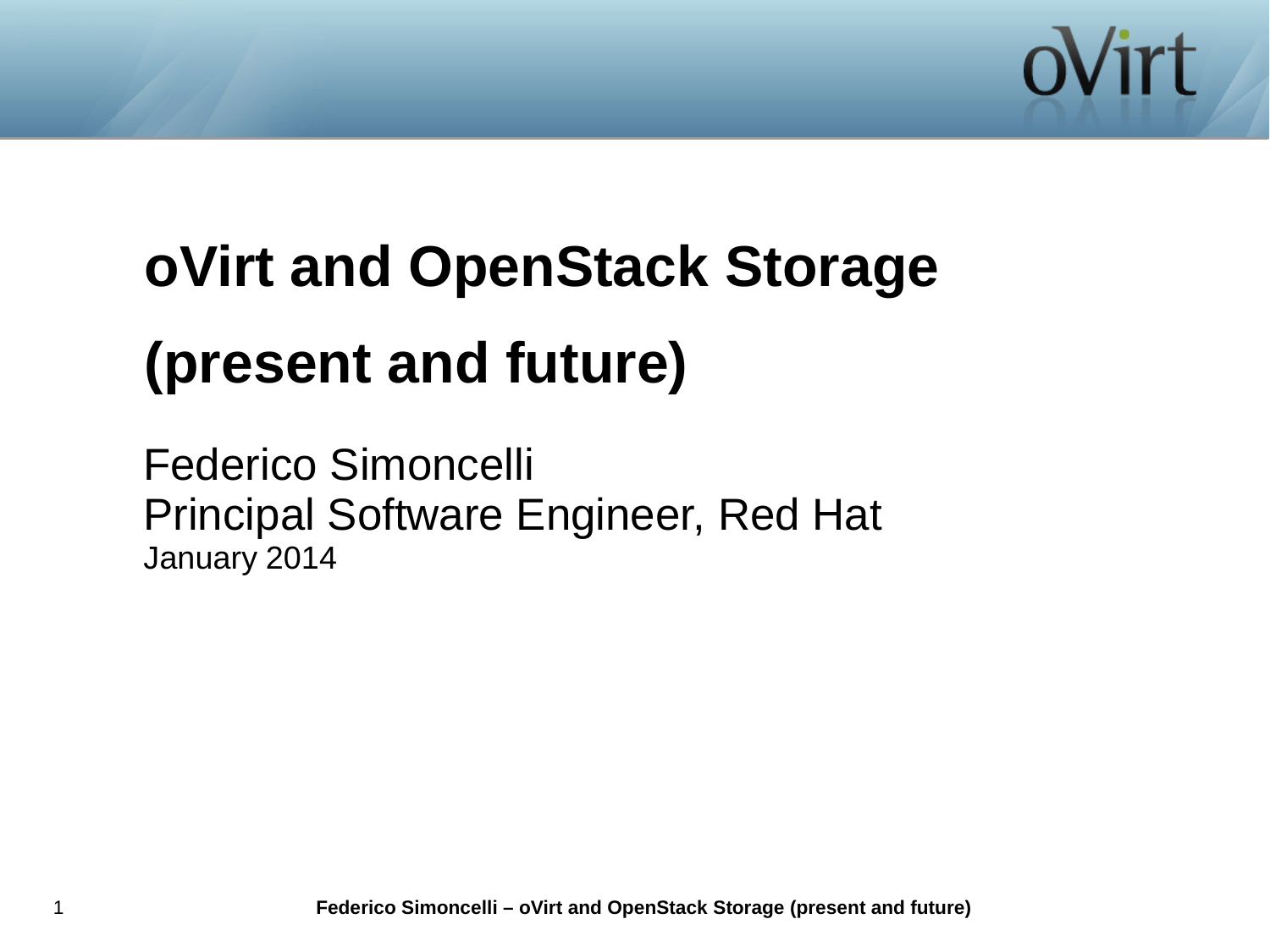# **Agenda**



- Introduction
	- oVirt and OpenStack Overview
- Present
	- oVirt and Glance Integration
	- Importing and Exporting Glance Images
	- Current Constraints and Limitations
- Future
	- Glance Future Integration
	- Keystone Authentication in oVirt
	- oVirt and Cinder Integration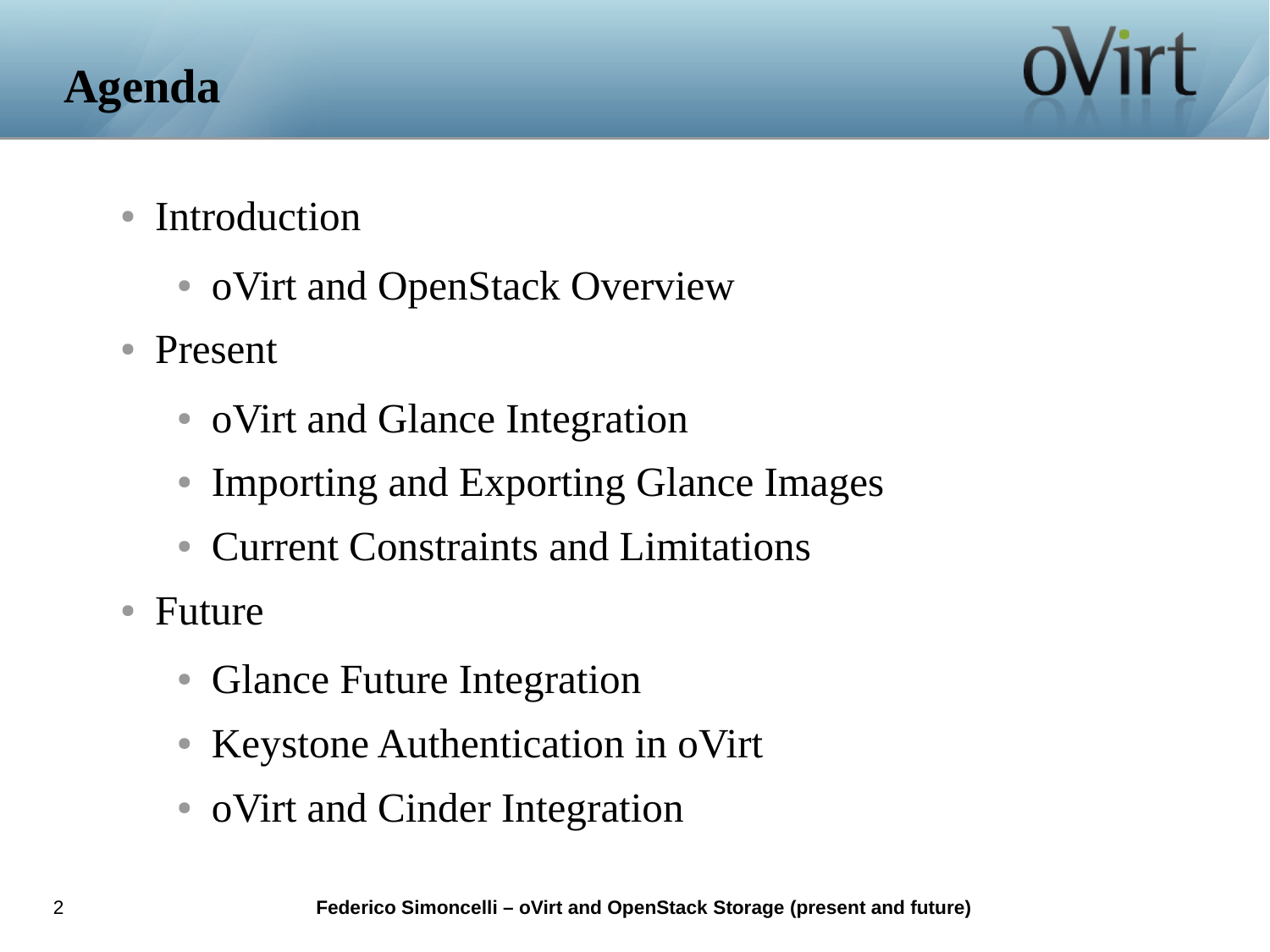# **oVirt Overview**



- oVirt is a virtualization management application
- manages hardware nodes, storage and network resources, in order to deploy and monitor virtual machines running in your data center
- Free open source software released under the terms of the Apache License

| <b>Open Virtualization Manager</b><br>ovirt                 |                                               |                             |                                                                |                                                      |                         |                                                                                                                  |             |                                      |            |                    |                        |                                    | Logged in user: admin   Configure   Guide   About   Sign Out |               | Feedback |
|-------------------------------------------------------------|-----------------------------------------------|-----------------------------|----------------------------------------------------------------|------------------------------------------------------|-------------------------|------------------------------------------------------------------------------------------------------------------|-------------|--------------------------------------|------------|--------------------|------------------------|------------------------------------|--------------------------------------------------------------|---------------|----------|
| $\alpha$ $\star$ $\alpha$<br>Vms:<br>Search:                |                                               |                             |                                                                |                                                      |                         |                                                                                                                  |             |                                      |            |                    |                        |                                    |                                                              |               |          |
|                                                             | <b>Data Centers</b>                           | Clusters                    | Hosts                                                          | Networks                                             | Storage<br><b>Disks</b> | <b>Virtual Machines</b>                                                                                          | Pools       | Templates                            | Volumes    | <b>Users</b>       |                        |                                    |                                                              |               | Events   |
| System                                                      |                                               |                             | New VM Edit Remove Run Once $\triangleq$ $\blacktriangleright$ | - C                                                  |                         | <b>H</b> Migrate Cancel Migration Make Template Export Create Snapshot Change CD Assign Tags <b>B</b> , Guide Me |             |                                      |            |                    |                        |                                    |                                                              |               | $2 + 16$ |
| Expand All Collapse All<br>a                                | <b>Name</b>                                   |                             | <b>Host</b>                                                    | <b>IP Address</b>                                    | FODN                    | <b>Cluster</b>                                                                                                   |             | <b>Data Center</b>                   | Memory CPU |                    | <b>Hetwork</b> Display |                                    | <b>Status</b>                                                | <b>Uptime</b> |          |
| $\nabla$ System                                             | $\triangle$ $\triangle$                       | BlockVm1                    | vm-rhev1                                                       |                                                      |                         | BlockCluster1                                                                                                    |             | BlockDataCenter1                     |            | $\frac{1}{2}$      |                        | <b>SPICE</b>                       | Up -                                                         | $1$ min       |          |
| Data Centers                                                | $\blacktriangleright$ $\blacksquare$ BlockVm2 |                             |                                                                |                                                      |                         | BlockCluster1                                                                                                    |             | BlockDataCenter1                     | 0%         | 0%                 | 0%                     |                                    | Down                                                         |               |          |
| ▼ 日 BlockDataCenter1<br>$\nabla$ <b>g</b> Storage           | $\epsilon$<br>▼                               | BlockVm3                    |                                                                |                                                      |                         | BlockCluster1                                                                                                    |             | BlockDataCenter1                     | 0%         | 0%                 | 0%                     |                                    | Down                                                         |               |          |
| <b>BlockDomain1</b>                                         | $\equiv$<br>▼                                 | FileVm1                     |                                                                |                                                      |                         | FileCluster1                                                                                                     |             | FileDataCenter1                      | $0\%$      | 0%                 | 0%                     |                                    | Down                                                         |               |          |
| <b>BlockDomain2</b>                                         | 喝<br>▼                                        | VmPool1-1                   |                                                                |                                                      |                         | BlockCluster1                                                                                                    |             | BlockDataCenter1                     | $0\%$      | 0%                 | $0\%$                  |                                    | Down                                                         |               |          |
| <b>B</b> IsoDomain1                                         | M VmPool2-1<br>$\overline{\mathbf{v}}$        |                             |                                                                |                                                      |                         | BlockCluster1                                                                                                    |             | BlockDataCenter1                     | 0%         | 0%                 | $0\%$                  |                                    | Down                                                         |               |          |
| ▼<br>Networks                                               |                                               |                             |                                                                |                                                      |                         |                                                                                                                  |             |                                      |            |                    |                        |                                    |                                                              |               |          |
| ovirtmgmt                                                   |                                               |                             |                                                                |                                                      |                         |                                                                                                                  |             |                                      |            |                    |                        |                                    |                                                              |               |          |
| A ovirtnet1                                                 | General                                       | <b>Network Interfaces</b>   | <b>Disks</b>                                                   | Snapshots                                            | Applications            | <b>Affinity Groups</b>                                                                                           | Permissions | Sessions                             |            |                    |                        |                                    |                                                              |               | Events   |
| <b>Templates</b>                                            | Name:                                         |                             | BlockVm1                                                       |                                                      |                         | Defined Memory:                                                                                                  | 1024 MB     |                                      |            | Origin:            |                        |                                    | oVirt                                                        |               |          |
| $\blacktriangleright$ $\bigcirc$ Clusters<br><b>Default</b> | Description:                                  |                             |                                                                |                                                      |                         | Physical Memory Guaranteed: 1024 MB                                                                              |             |                                      |            | Run On:            |                        |                                    | Any Host in Cluster                                          |               |          |
| FileDataCenter1                                             |                                               |                             |                                                                |                                                      |                         |                                                                                                                  |             |                                      |            |                    |                        |                                    |                                                              |               |          |
| External Providers                                          | Template:                                     | Blank                       |                                                                |                                                      |                         | Number of CPU Cores:                                                                                             |             | 1 (1 Socket(s), 1 Core(s) per Socket |            | Custom Properties: |                        |                                    | Not-Configured                                               |               |          |
| GlanceDomain1                                               | Operating System:                             |                             | Other OS                                                       |                                                      |                         | Highly Available:                                                                                                | No          |                                      |            |                    |                        | Cluster Compatibility Version: 3.4 |                                                              |               |          |
|                                                             |                                               | Default Display Type: SPICE |                                                                |                                                      |                         | Number of Monitors:                                                                                              | $1\,$       |                                      |            | VM Id:             |                        |                                    | b80f2aa3-a311-4b46-8f98-20e664036                            |               |          |
|                                                             | Priority:                                     | Low                         |                                                                |                                                      | USB Policy:             |                                                                                                                  | Disabled    |                                      |            |                    |                        |                                    |                                                              |               |          |
| <b>Bookmarks</b>                                            |                                               |                             |                                                                |                                                      |                         |                                                                                                                  |             |                                      |            |                    |                        |                                    |                                                              |               |          |
| Tags                                                        |                                               |                             |                                                                |                                                      |                         |                                                                                                                  |             |                                      |            |                    |                        |                                    |                                                              |               |          |
| Last Message: 2014-Jan-27, 16:32                            |                                               |                             |                                                                | Provider EladGlanceDomain was removed. (User: admin) |                         |                                                                                                                  |             |                                      |            |                    |                        |                                    | Alerts (4) Events 2 Tasks (0) $\div$                         |               |          |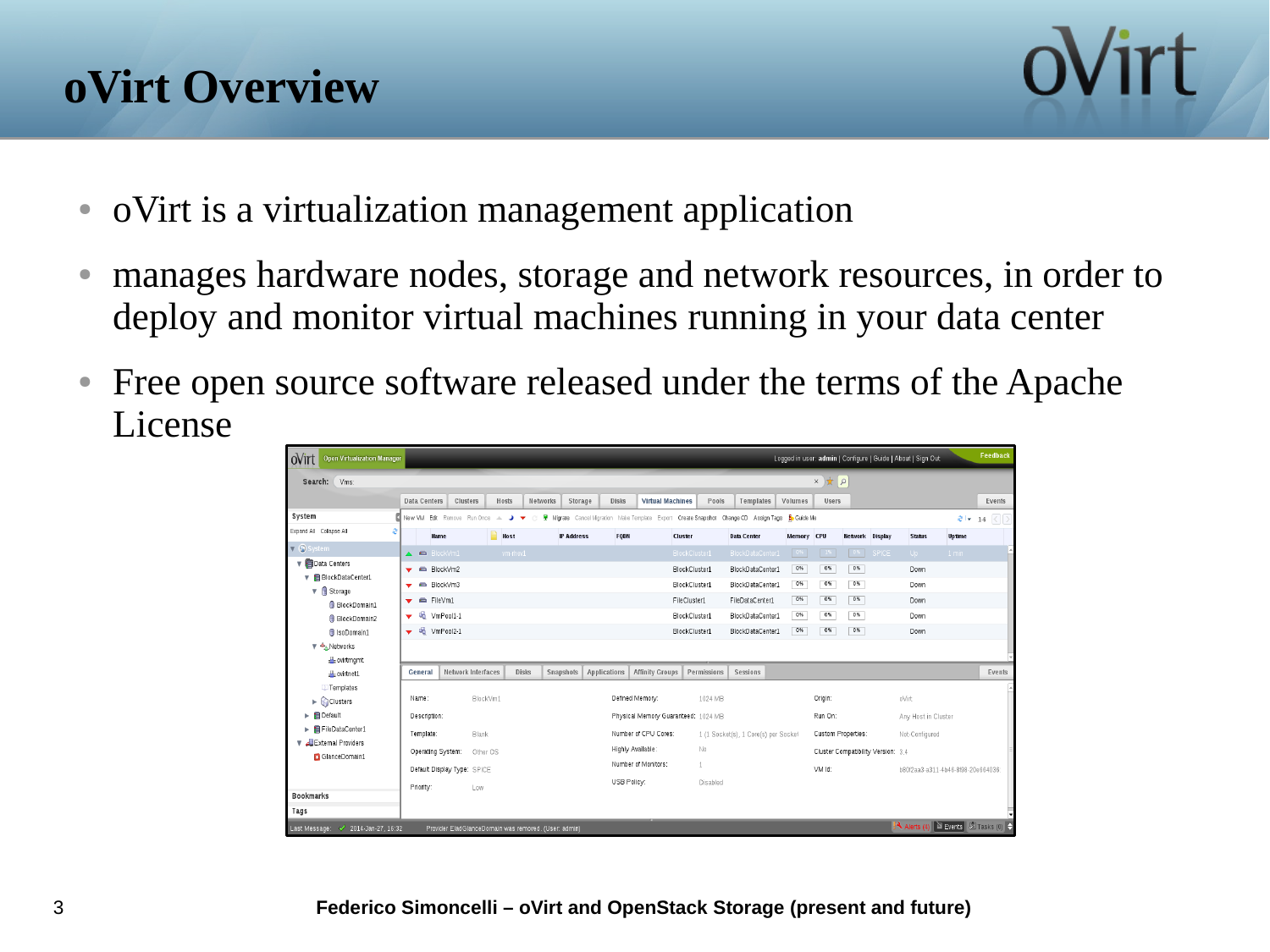# **The oVirt Virtualization Architecture**

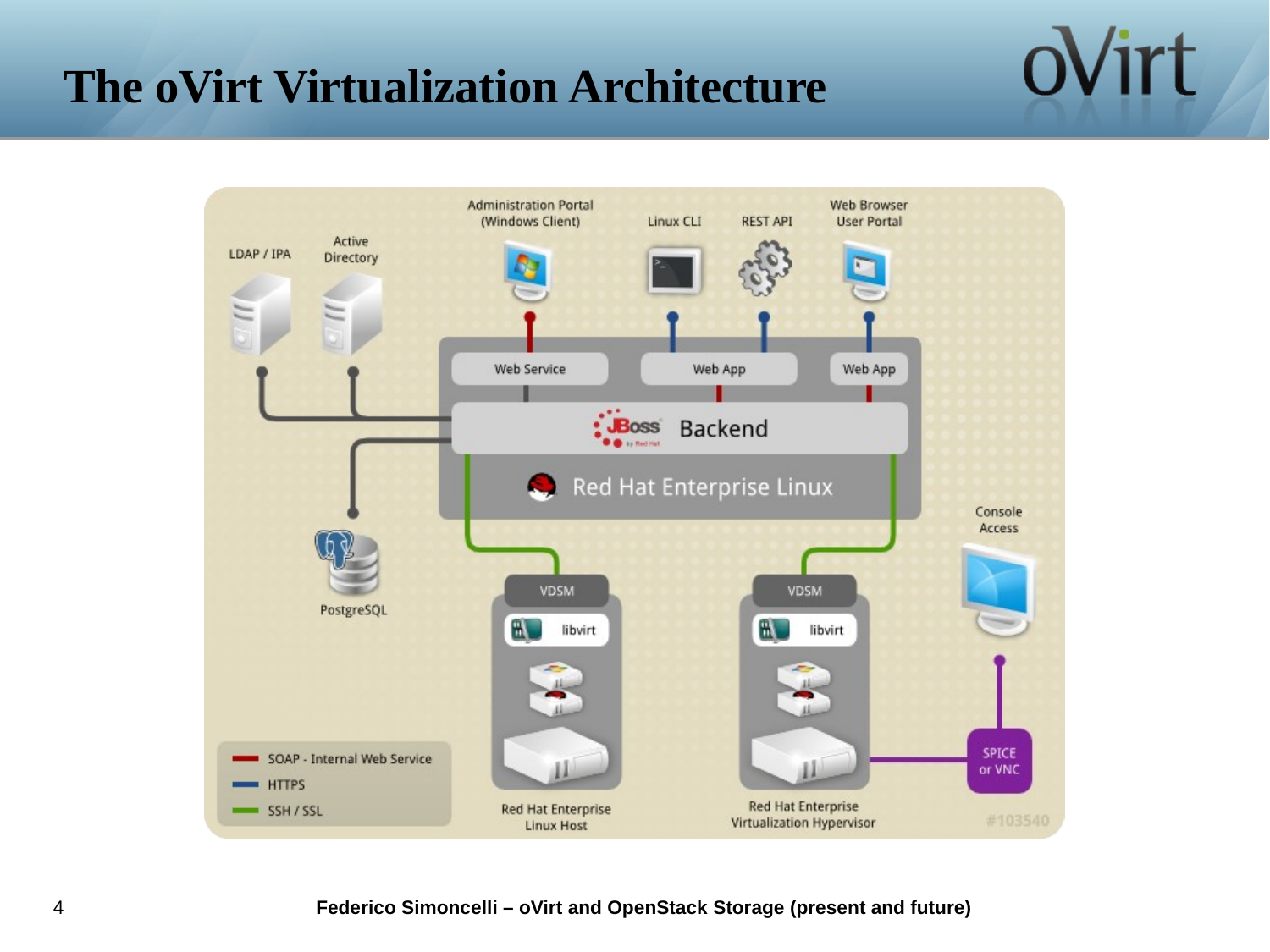# **OpenStack Overview**

- Cloud computing project to provide an Infrastructure as a Service (IaaS)
- Controls large pools of compute, storage, and networking resources



- Free open source software released under the terms of the Apache License
- Project is managed by the OpenStack Foundation, a non-profit corporate entity established in September 2012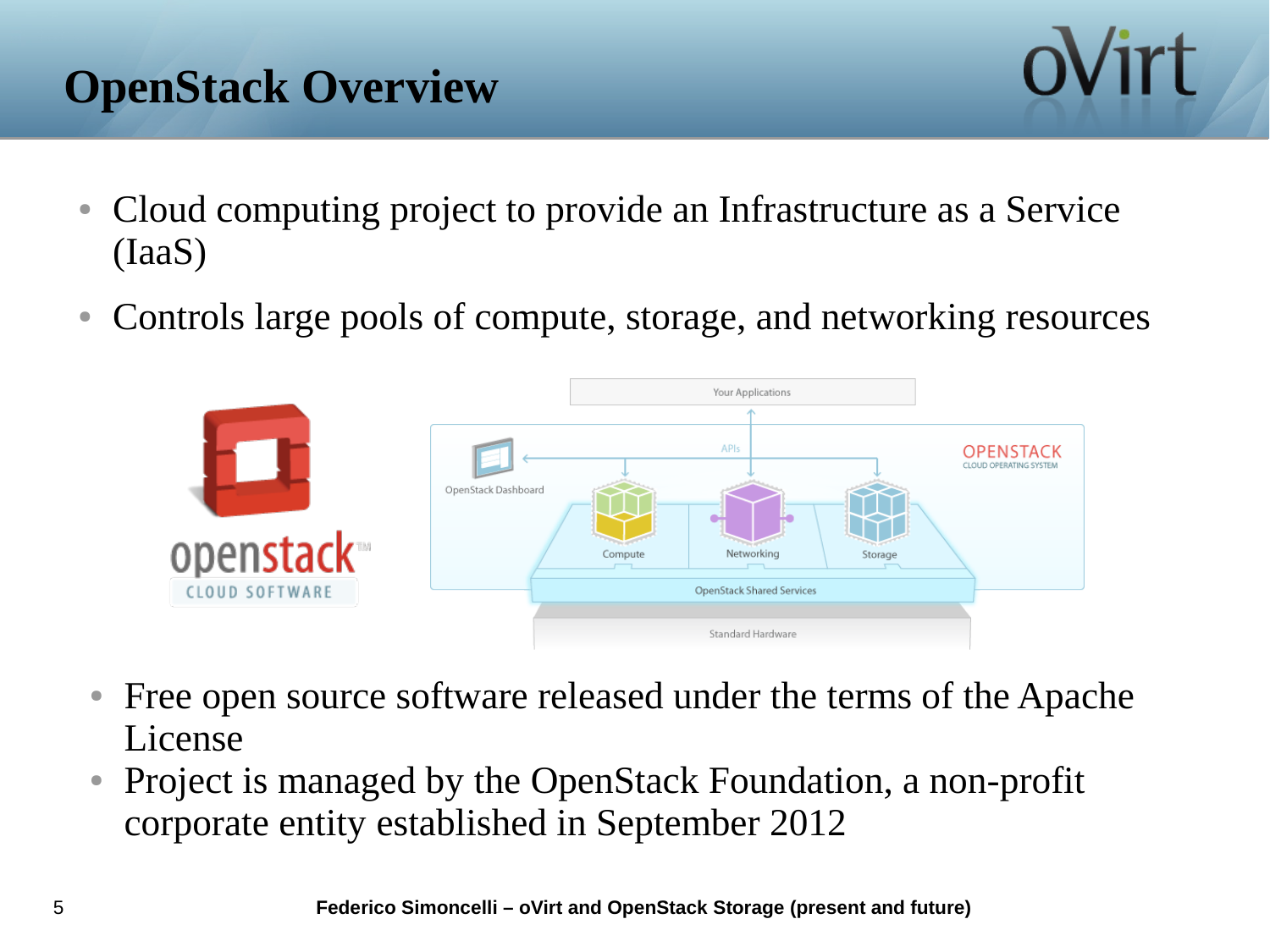- Provides services for discovering, registering, and retrieving virtual machine images
- RESTful API that allows querying of VM image metadata and retrieval of the actual image
- Stored images can be used as a template
- It can also be used to store and catalog an unlimited number of backups
- Images available through Glance can be stored in a variety of locations (simple filesystems, OpenStack Swift, etc.)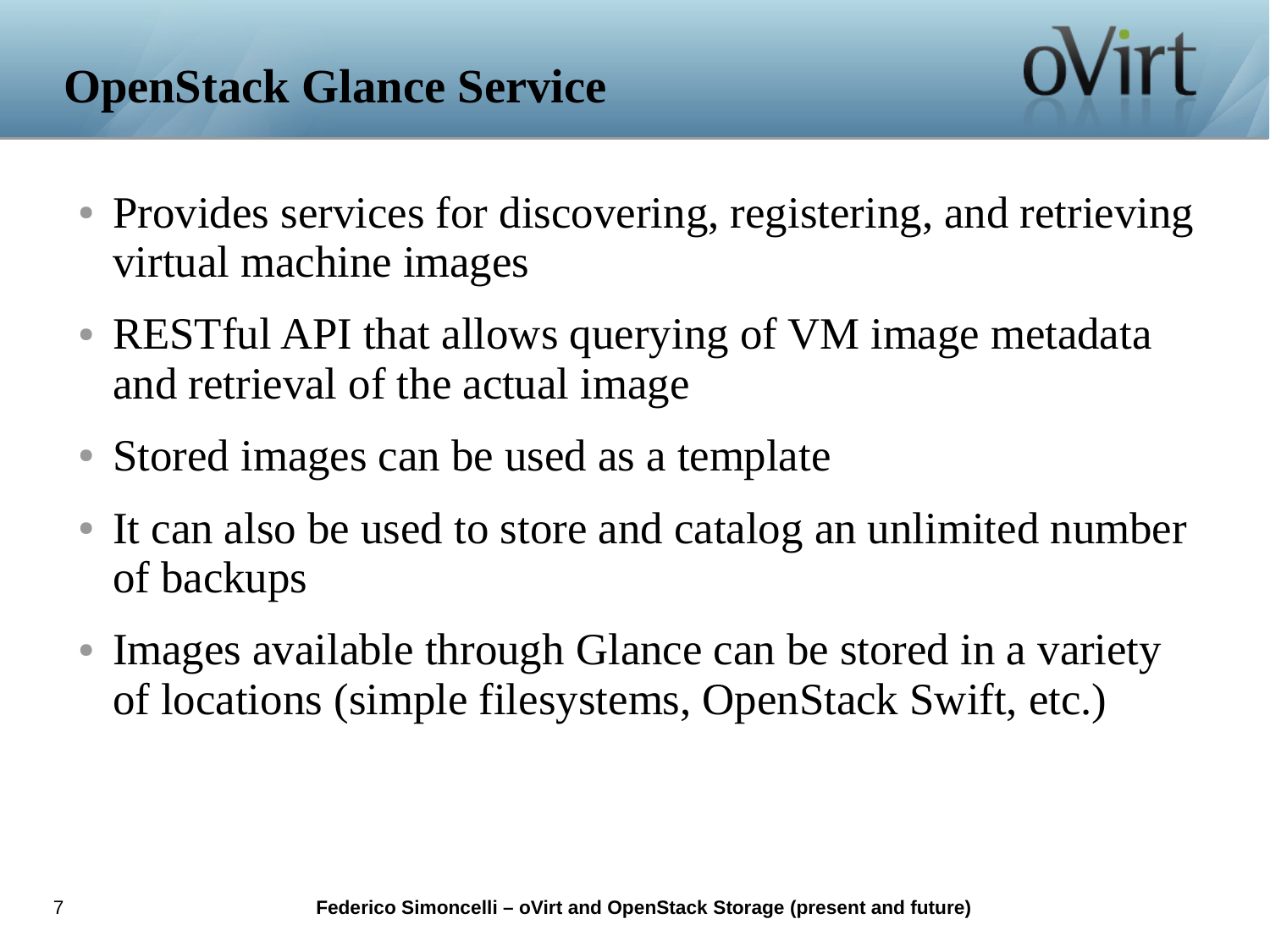#### Disk Formats

- **raw** (an unstructured disk image format)
- **qcow2** (disk format supported by the QEMU)
- **iso** (format for the data contents of an optical disc)
- **vhd, vmdk, vdi** (VMWare, Xen, Microsoft, VirtualBox, and others)
- **aki, ari, ami** (Amazon images)

Container Formats

- **bare** (no container or metadata envelope for the image)
- **ovf** (ovf container format)
- aki, ari, ami (Amazon containers)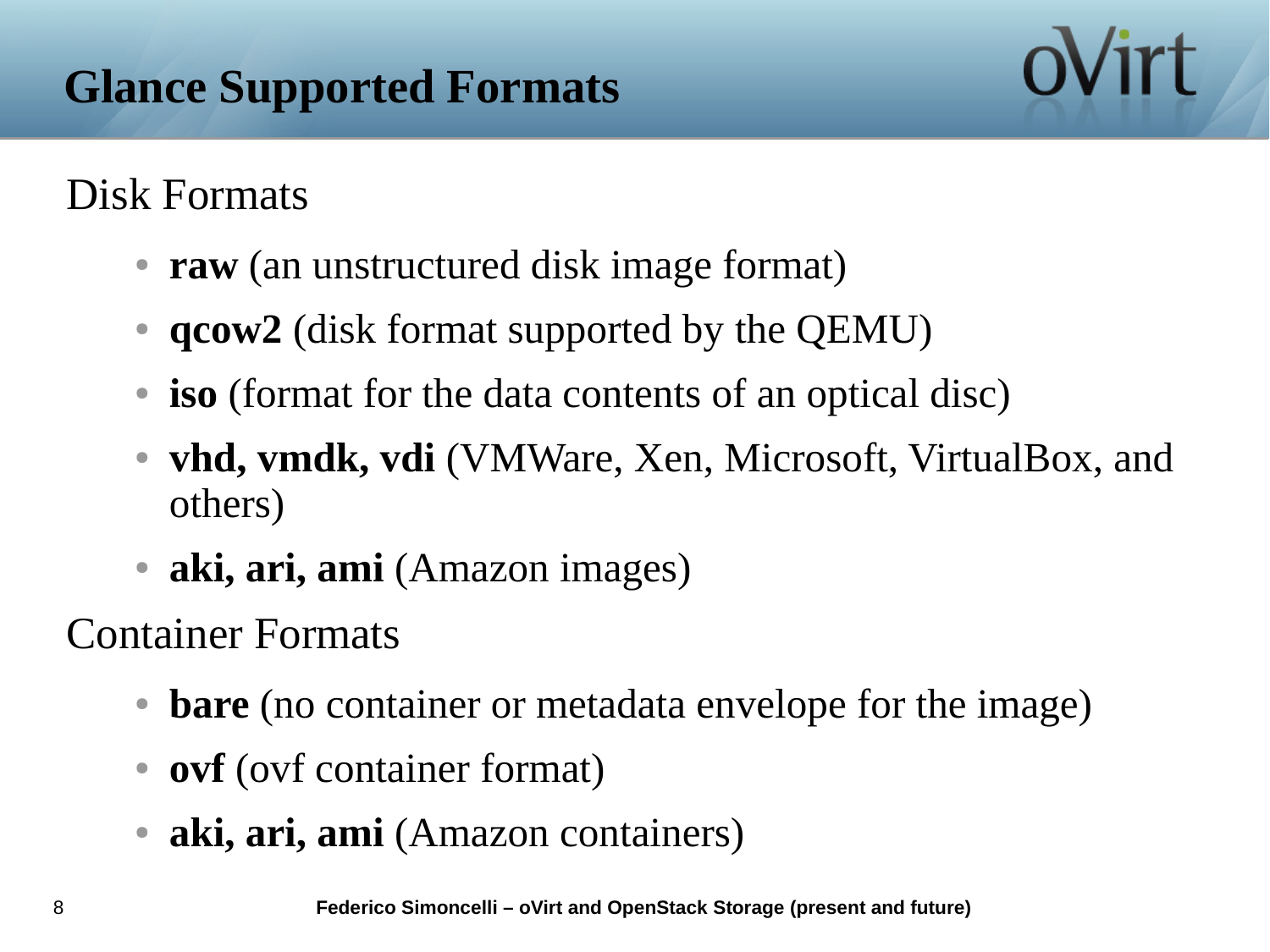# **Glance Image Base Metadata**

- **checksum:** md5 checksum of the image
- **container\_format:** bare, ovf, ...
- **created\_at, updated\_at, deleted\_at:** creation, last update and deletion date and time
- **deleted:** whether the image has been deleted or not (True/False)
- **disk\_format:** raw, qcow2, ...
- **id, name:** uuid of the image and name
- **is\_public:** whether the image is public or not (True/False)
- **min\_disk, min\_ram**: generic recommendation for using the image
- **owner:** uuid of the owner of the image
- **protected:** whether the image can be deleted or not (True/False)
- **size:** real size of the image (not the virtual image size seen by the guest)
- **status:** active, saving, queued, killed, pending\_delete, deleted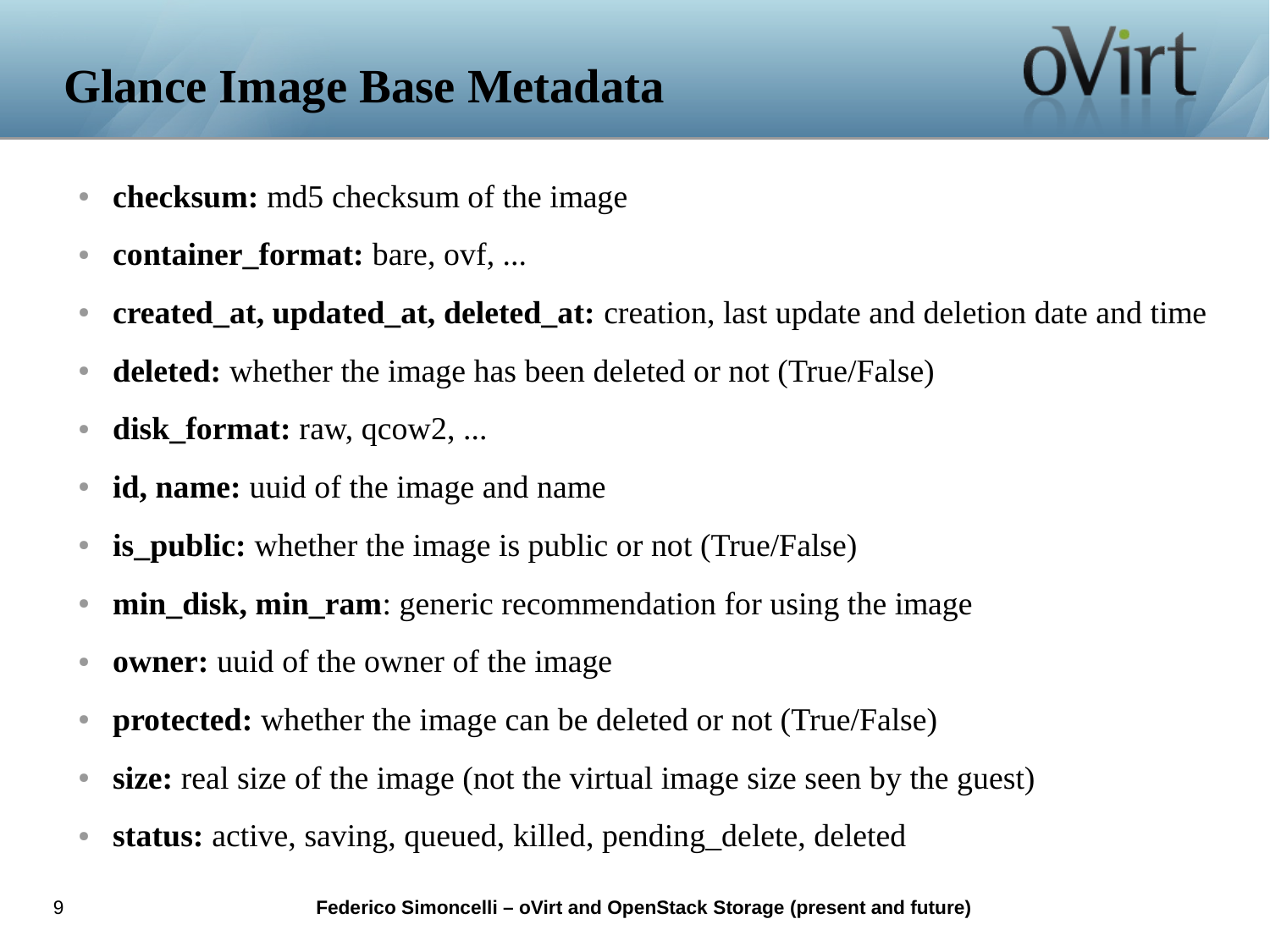- In Glance API Version 1 it is possible to add custom properties to the images (not officially standardized)
- In Glance API Version 2 some additional custom properties have been standardized:
	- **architecture:** the CPU architecture that must be supported by the hypervisor (e.g.  $x86\_64$ , arm, ppc $64$ , ...)
	- **hypervisor\_type:** xen, qemu, kvm, lxc, uml, ...
	- **os\_type, os\_distro, os\_version:** OS information
- More information at:

http://docs.openstack.org/trunk/openstack-compute/admin/content/image-metadata.html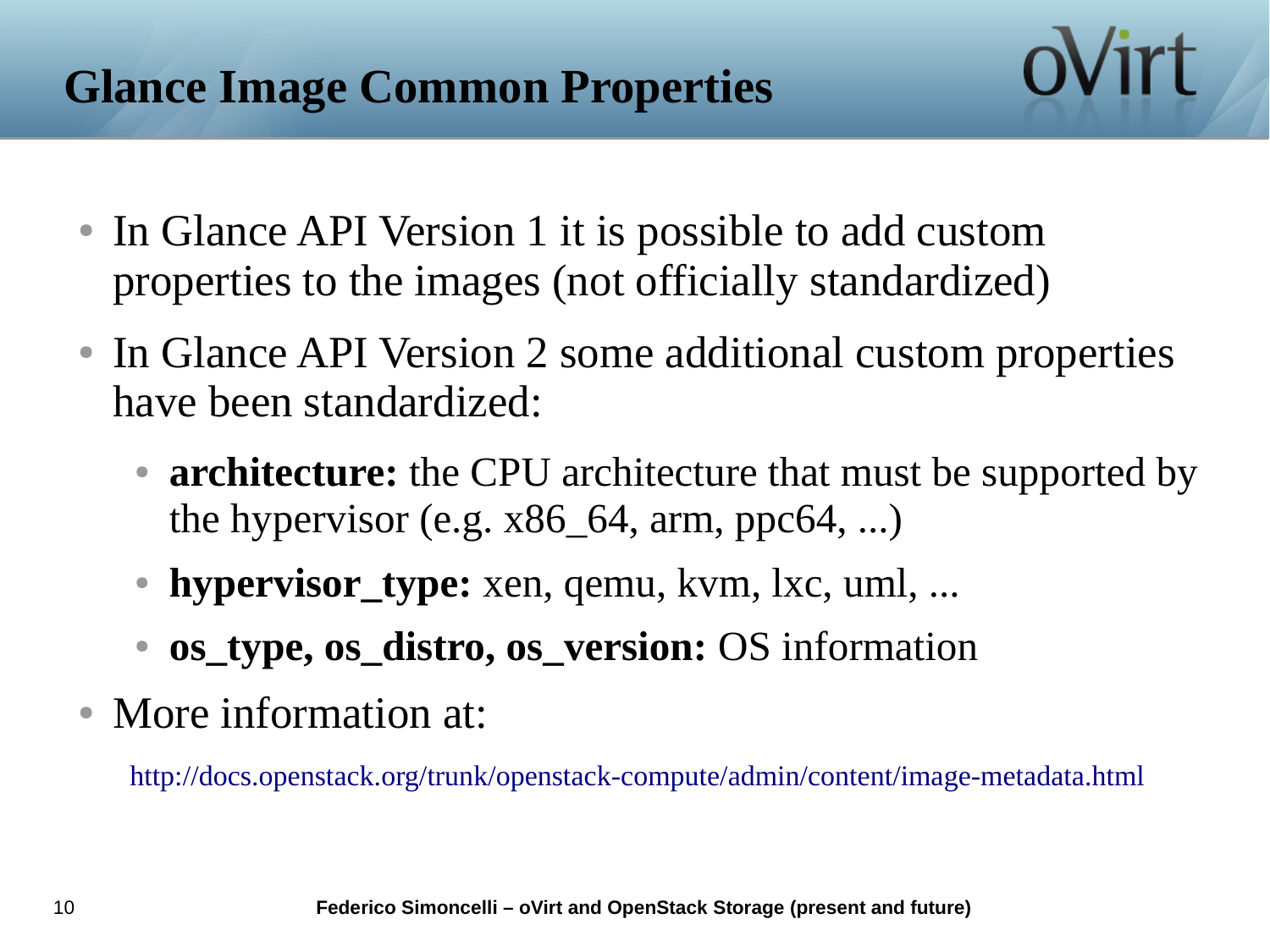# **Glance - Interesting Use Cases for oVirt**

• Import and Export single images (templates) from and to Glance for interoperability with OpenStack

- Unlimited number of backups for images and VMs
- Store ISO images in Glance and use them natively in the oVirt VMs
- Import and Export full VMs and templates supporting:
	- Complete VM definition
	- Multiple disks
	- **Snapshots**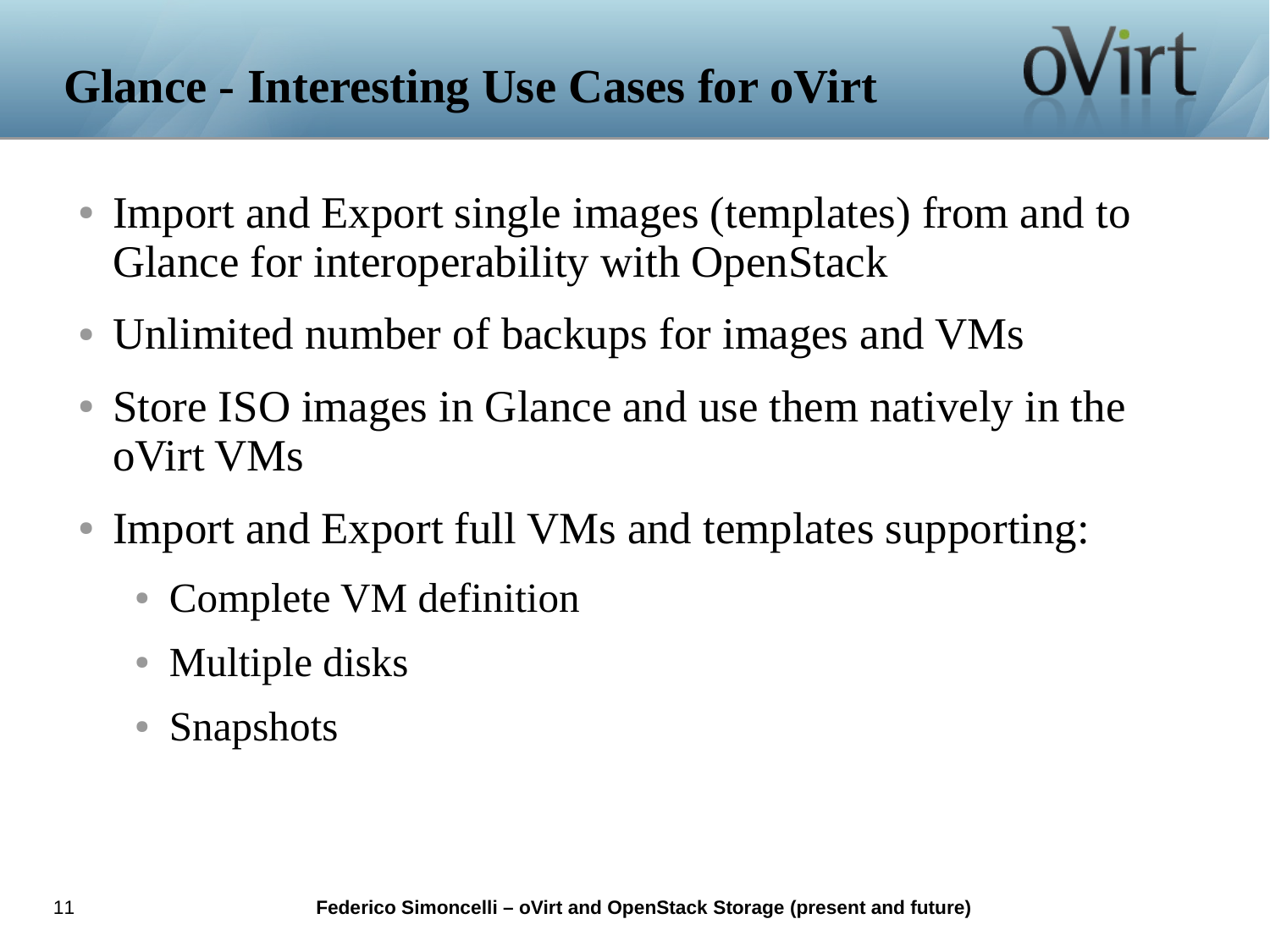# **Phase 1 Use Cases Implementation**

• Import and Export single images (templates) from and to Glance for interoperability with OpenStack

- Unlimited number of backups for images and VMs
- Store ISO images in Glance and use them transparently for oVirt VMs
- Import and Export full VMs and templates supporting:
	- Complete VM definition
	- Multiple disks
	- Snapshots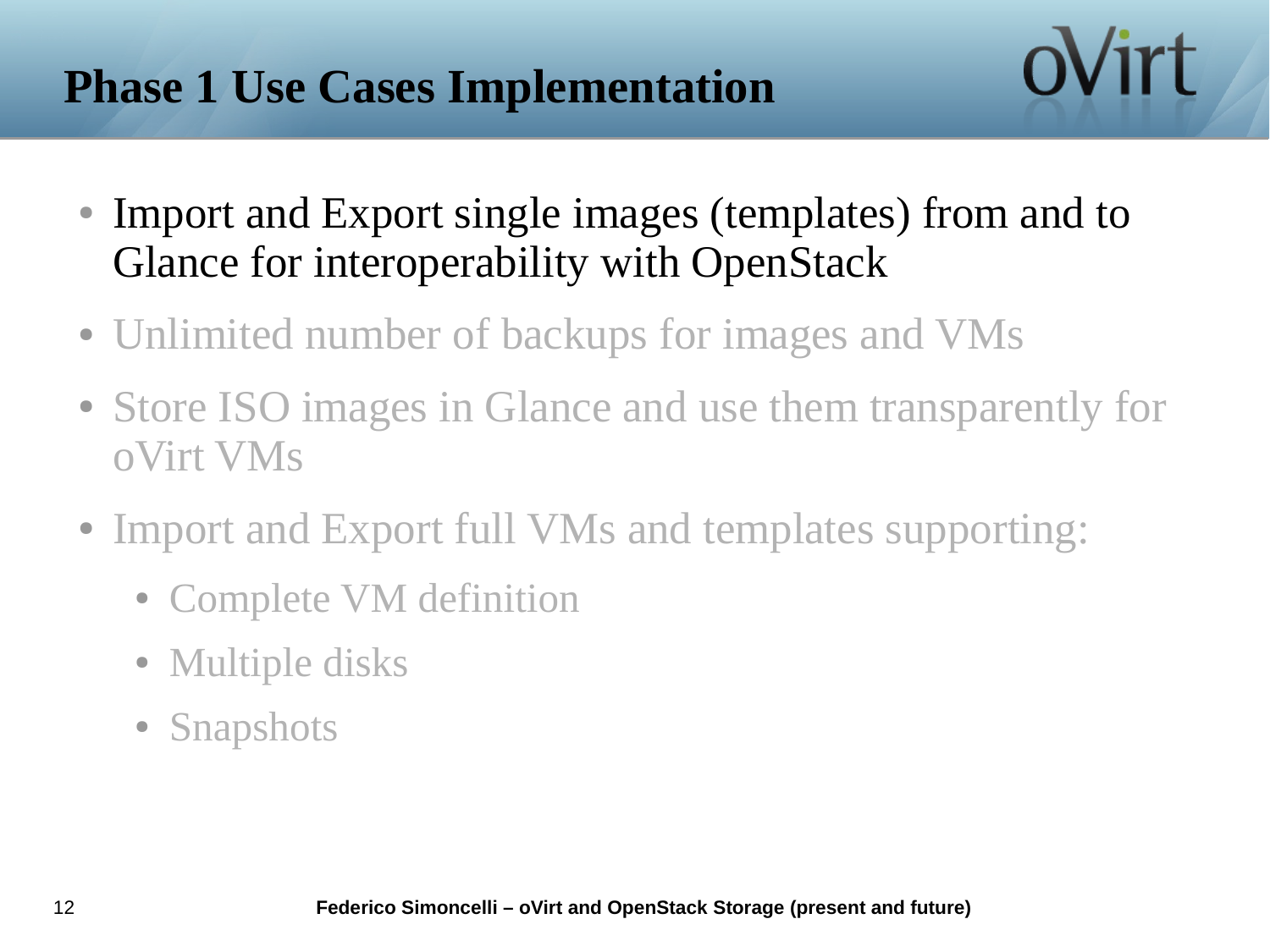# **External Providers and Glance 1/2**

● External Providers support in oVirt 3.3; oVirt is now capable to interface with some additional supported services (e.g. OpenStack Image/Network, Foreman)

ovirt

• New "Providers" Tab in WebAdmin to add, edit and remove the External Providers

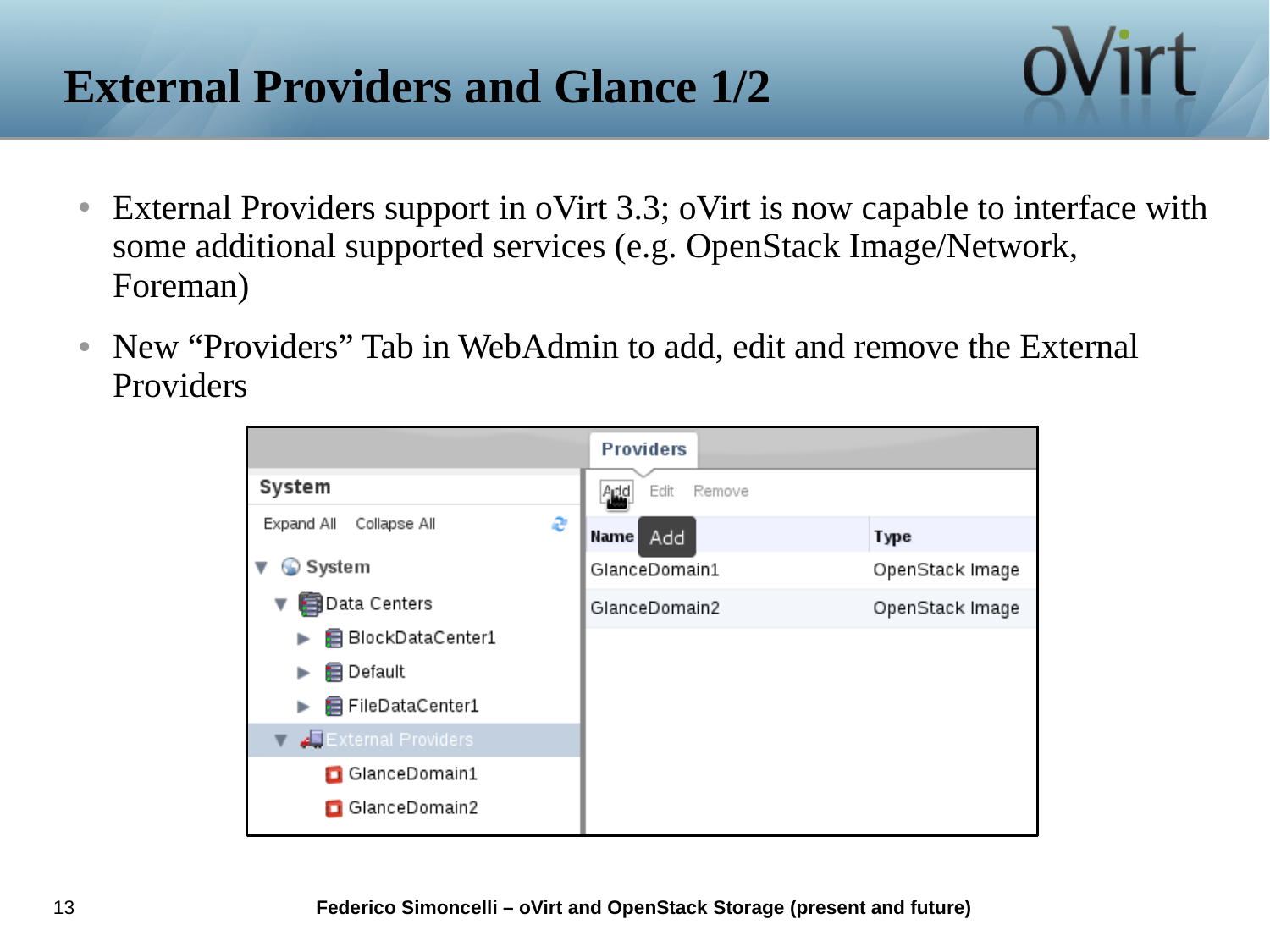#### **External Providers and Glance 2/2**

• Glance is the "OpenStack Image" External Provider

| <b>Add Provider</b> |                                             |                                         |
|---------------------|---------------------------------------------|-----------------------------------------|
| <b>General</b>      | Name                                        | GlanceDomain1                           |
|                     | Description                                 | My Glance Domain 1                      |
|                     | Type                                        | OpenStack Image                         |
|                     | Provider URL                                | http://fsimonce-rhos.usersys.redhat.com |
|                     | Requires Authentication                     |                                         |
|                     | Username                                    | ovirt                                   |
|                     | Password                                    |                                         |
|                     | Tenant Name                                 | ovirt-storage1                          |
|                     | Test succeeded, managed to access provider. | Test                                    |
|                     |                                             |                                         |
|                     |                                             |                                         |
|                     |                                             | Cancel<br>ОΚ                            |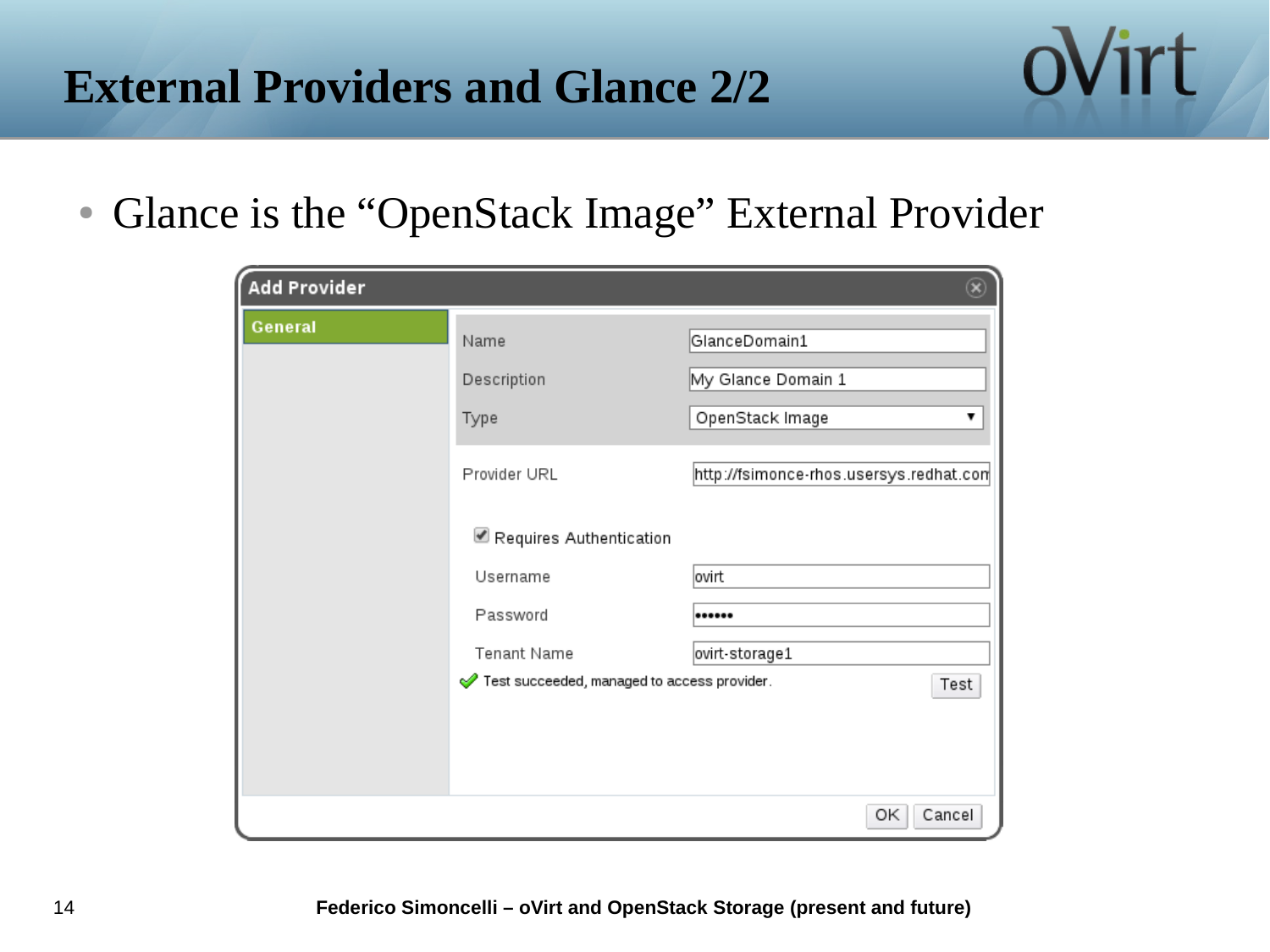### **Glance as oVirt External Provider**

• Glance Storage Domains are also listed in the Storage Tab

ovirt

• They don't belong to a specific Data Center (Unattached)

|                                       | <b>Data Centers</b>                  | Clusters    | <b>Hosts</b>       | Networks | <b>Storage</b>      | <b>Disks</b> | <b>Virtual Machines</b> | Pools                           | Templates          |
|---------------------------------------|--------------------------------------|-------------|--------------------|----------|---------------------|--------------|-------------------------|---------------------------------|--------------------|
| System                                | New Domain Import Domain Edit Remove |             |                    |          |                     |              |                         |                                 |                    |
| Expand All Collapse All<br>e          | <b>Domain Name</b>                   |             | <b>Domain Type</b> |          | <b>Storage Type</b> |              | <b>Format</b>           | <b>Cross Data-Center Status</b> |                    |
| System<br>$\blacktriangledown$        | BlockDomain1<br>$\blacktriangle$     |             | Data               |          | iSCSI               |              | V3                      | Active                          |                    |
| Data Centers<br>v                     | ▲ BlockDomain2                       |             | Data (Master)      |          | iSCSI               |              | V3                      | Active                          |                    |
| BlockDataCenter1<br>ь                 | ExportDomain1                        |             | <b>Export</b>      |          | <b>NFS</b>          |              | V1                      | Active                          |                    |
| <b>B</b> Default<br>▶                 | FileDomain1                          |             | Data (Master)      |          | NFS                 |              | V3                      | Unknown                         |                    |
| FileDataCenter1<br>External Providers | GlanceDomain1                        |             | Image              |          | OpenStack Glance    |              | VI                      | Unattached                      |                    |
| GlanceDomain1                         | GlanceDomain2                        |             | Image              |          | OpenStack Glance    |              | V1                      | Unattached                      |                    |
| GlanceDomain2                         | SoDomain1                            |             | <b>ISO</b>         |          | <b>NFS</b>          |              | V1                      | Active                          |                    |
|                                       |                                      |             |                    |          |                     |              |                         |                                 |                    |
|                                       |                                      |             |                    |          |                     |              |                         |                                 |                    |
|                                       | <b>Images</b>                        | Permissions |                    |          |                     |              |                         |                                 |                    |
|                                       | Import                               |             |                    |          |                     |              |                         |                                 |                    |
|                                       | <b>File Name</b>                     |             |                    |          |                     |              | <b>Type</b>             |                                 | <b>Actual Size</b> |
|                                       | Blank QCOW2 Image 20Gb (1477cd5)     |             |                    |          |                     |              | <b>Disk</b>             |                                 | $\leq 1$ GB        |
|                                       | BlockDiskThin1 (7fdbd25)             |             |                    |          |                     |              | Disk                    |                                 | $< 1$ GB           |
|                                       |                                      |             |                    |          |                     |              |                         |                                 |                    |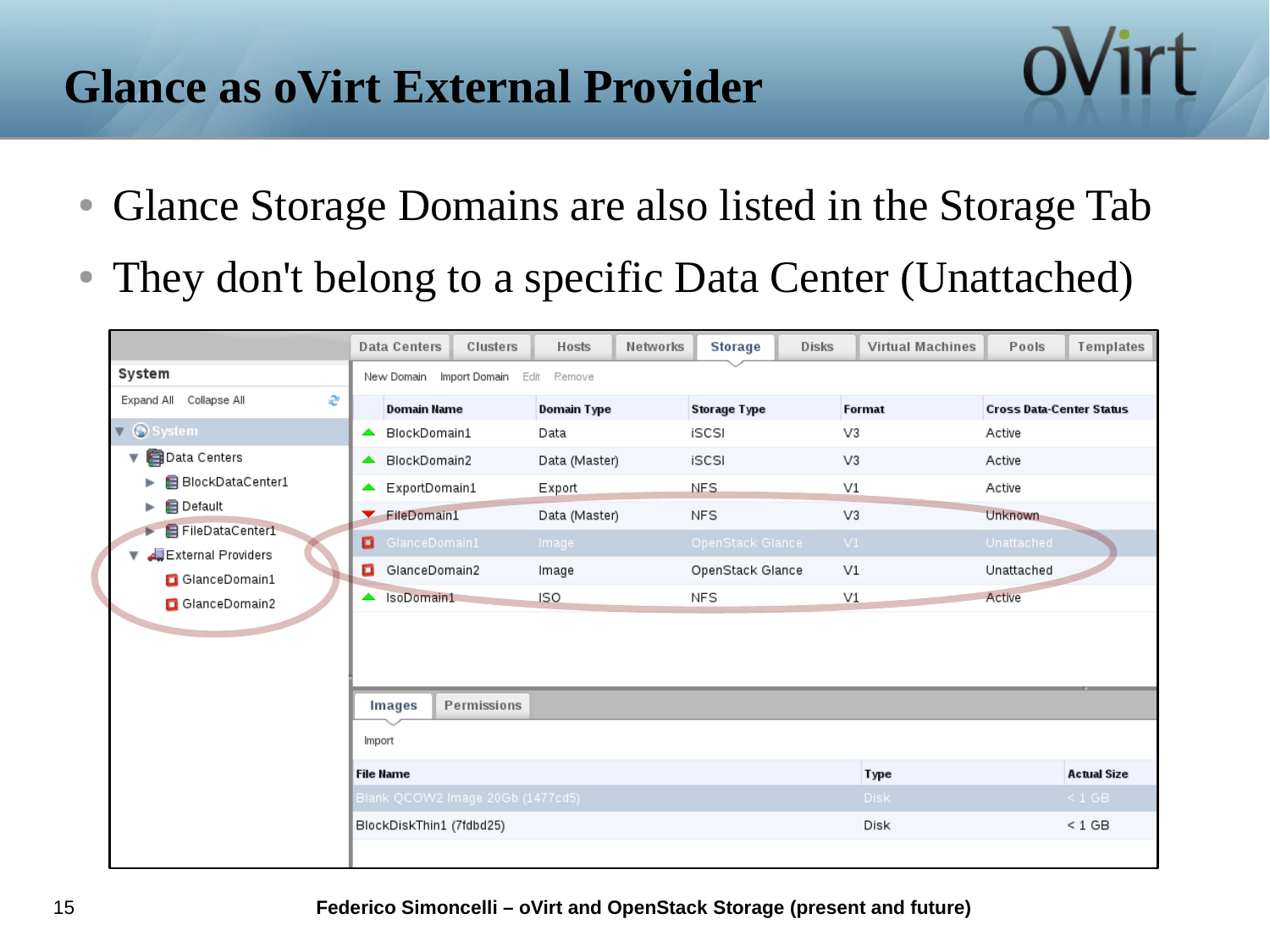

- To accomplish some operations (e.g. Glance images listing) oVirt Engine requires a direct connection to OpenStack services
- OpenStack clients are the native Python bindings for the OpenStack APIs (used to implement the command-line interfaces)
- openstack-java-sdk is a third-party OpenStack client API library for Java (licensed under the Apache 2 license)
- Since February 2013 (os-java-sdk 3.0.0) oVirt engineers have started contributing code, highlights:
	- Introduce "connectors" to reduce the number of dependencies (JBoss vs Glassfish)
	- Stabilize Keystone, Glance and Neutron (was Quantum) APIs
	- Improve Keystone authentication with Token Providers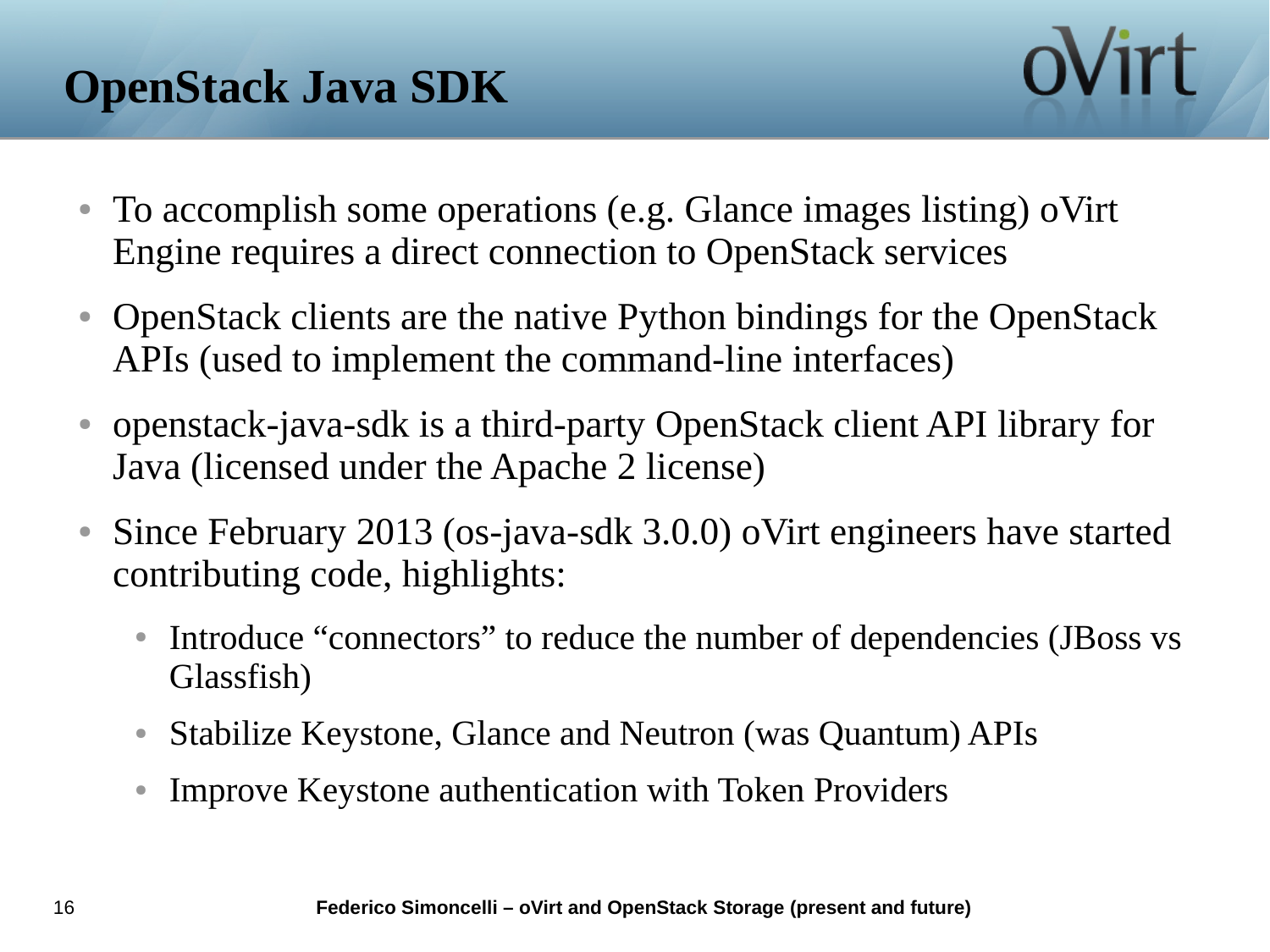# **Glance Images Discovery**



• Active Glance Images (in the known and supported formats) are listed in the Images sub-tab when a Glance domain is selected

|                                                     | <b>Data Centers</b>              | Clusters<br>Hosts  | Networks | <b>Storage</b>      | <b>Disks</b> | <b>Virtual Machines</b> | Pools                           | Templates          |
|-----------------------------------------------------|----------------------------------|--------------------|----------|---------------------|--------------|-------------------------|---------------------------------|--------------------|
| System                                              | Import Domain<br>New Domain      | Edit Remove        |          |                     |              |                         |                                 |                    |
| Collapse All<br>Expand All<br>æ                     | <b>Domain Name</b>               | <b>Domain Type</b> |          | <b>Storage Type</b> |              | <b>Format</b>           | <b>Cross Data-Center Status</b> |                    |
| $\blacktriangledown$ G system                       | BlockDomain1<br>▲                | Data               |          | iSCSI               |              | V3                      | Active                          |                    |
| Data Centers<br>v                                   | BlockDomain2<br>▴                | Data (Master)      |          | iSCSI               |              | V <sub>3</sub>          | Active                          |                    |
| BlockDataCenter1                                    | ExportDomain1<br>▲               | Export             |          | V1<br>NFS<br>NFS    |              |                         | Active<br>Unknown               |                    |
| <b>B</b> Default<br>►                               | ▼ FileDomain1                    | Data (Master)      |          |                     |              | V3                      |                                 |                    |
| <b>日 FileDataCenter1</b><br>External Providers الله | ۰<br>GlanceDomain1               | Image              |          | OpenStack Glance    |              | VI                      | Unattached                      |                    |
| GlanceDomain1                                       | GlanceDomain2<br>o               | Image              |          | OpenStack Glance    |              | V1                      | Unattached                      |                    |
| GlanceDomain2                                       | A IsoDomain1                     | ISO                |          | <b>NFS</b>          |              | V1                      | Active                          |                    |
|                                                     |                                  |                    |          |                     |              |                         |                                 |                    |
|                                                     | <b>Images</b>                    | Permissions        |          |                     |              |                         |                                 |                    |
|                                                     | Import                           |                    |          |                     |              |                         |                                 |                    |
|                                                     | <b>File Name</b>                 |                    |          |                     |              | <b>Type</b>             |                                 | <b>Actual Size</b> |
|                                                     | Blank QCOW2 Image 20Gb (1477cd5) |                    |          |                     |              | <b>Disk</b>             |                                 | $\leq 1$ GB        |
|                                                     | BlockDiskThin1 (7fdbd25)         |                    |          |                     |              | Disk                    |                                 | $< 1$ GB           |
|                                                     |                                  |                    |          |                     |              |                         |                                 |                    |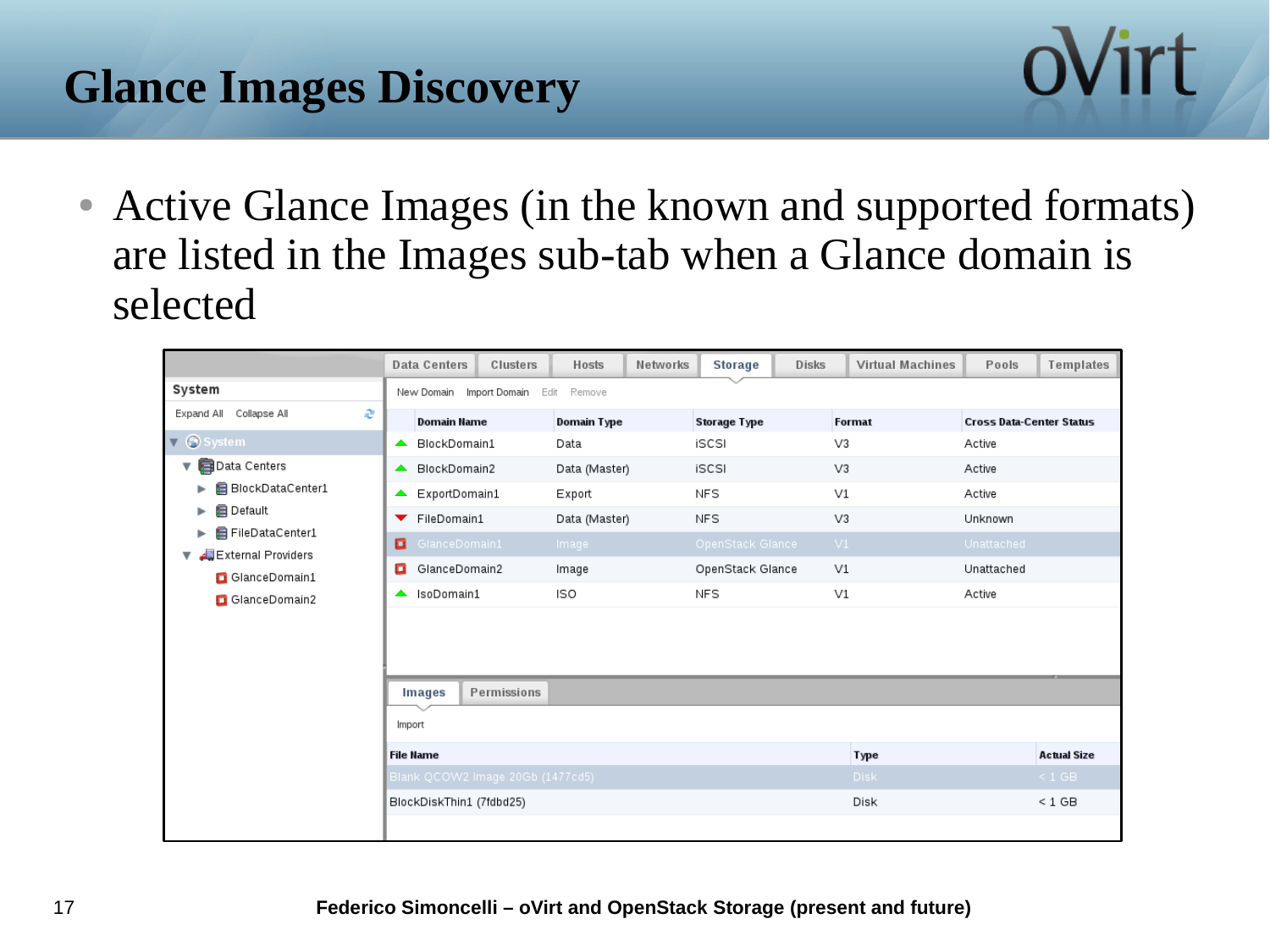# **Glance Images Discovery Diagram**



ovirt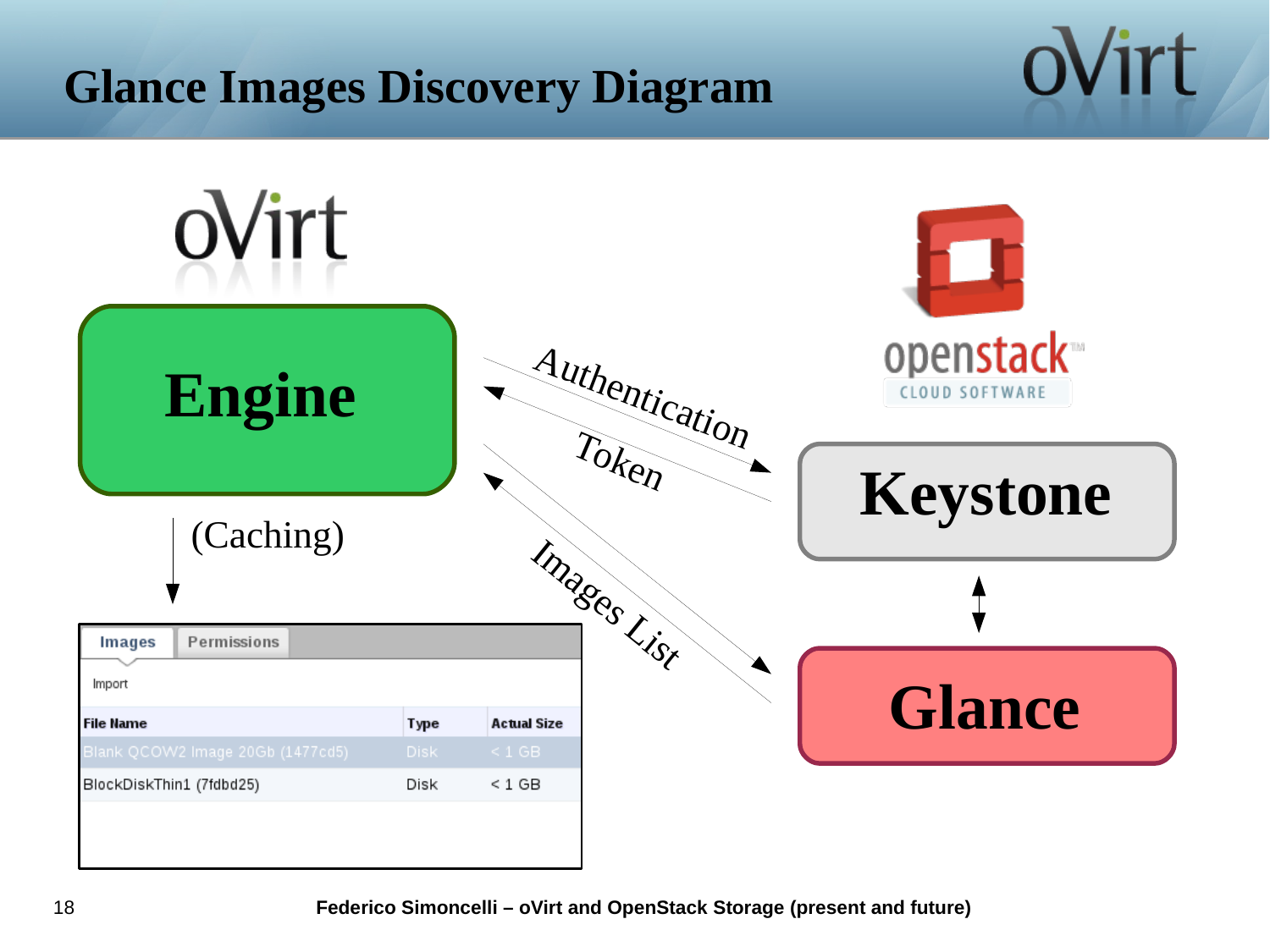# **Importing Glance Images**



- To import from Glance select the relevant Images and click on the "Import" button in the "Images" sub-tab
- Select the destination parameters in the pop-up dialog as the destination Data Center, Domain and Quota

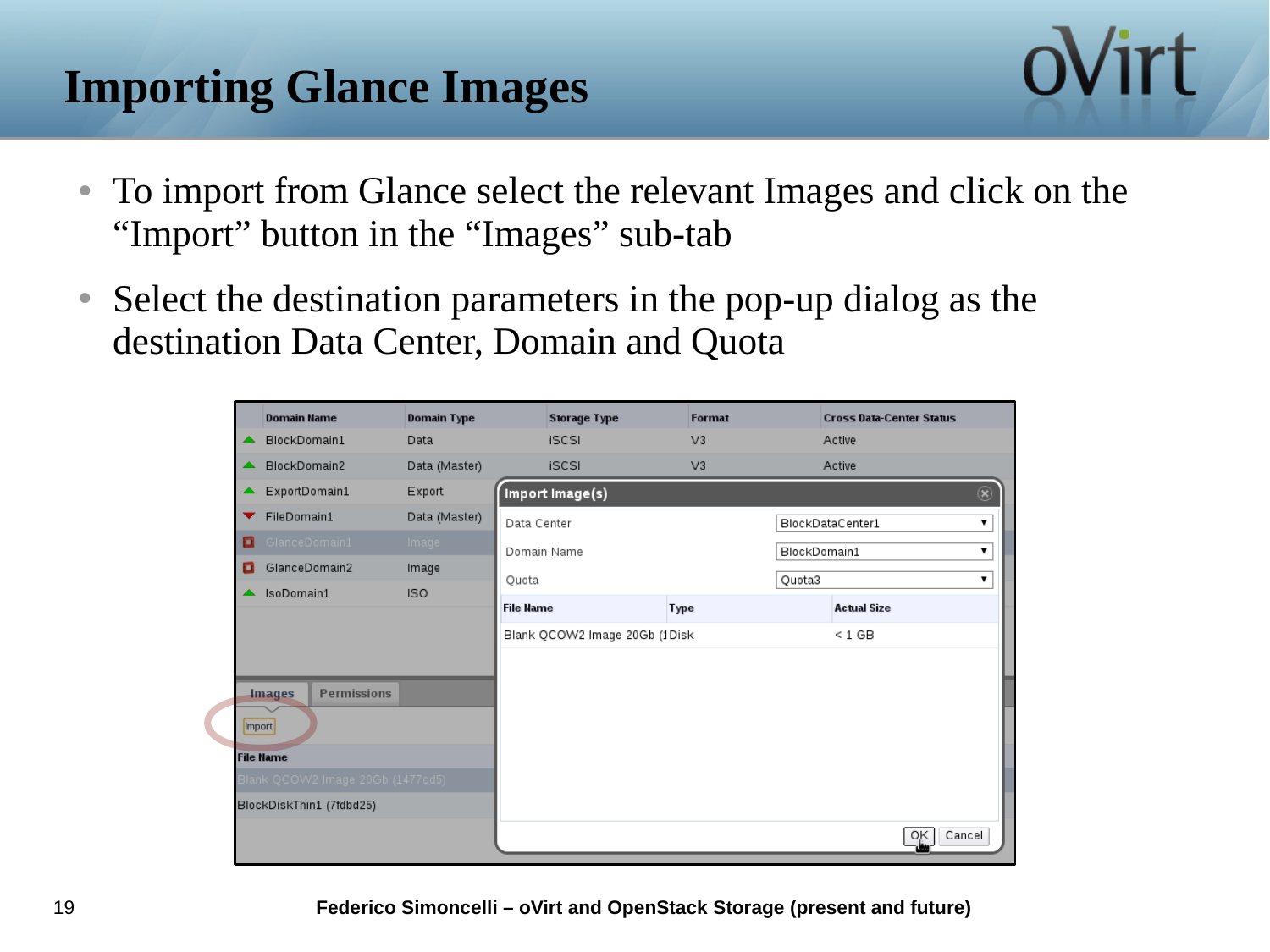# **Importing Glance Images Diagram 1/2**

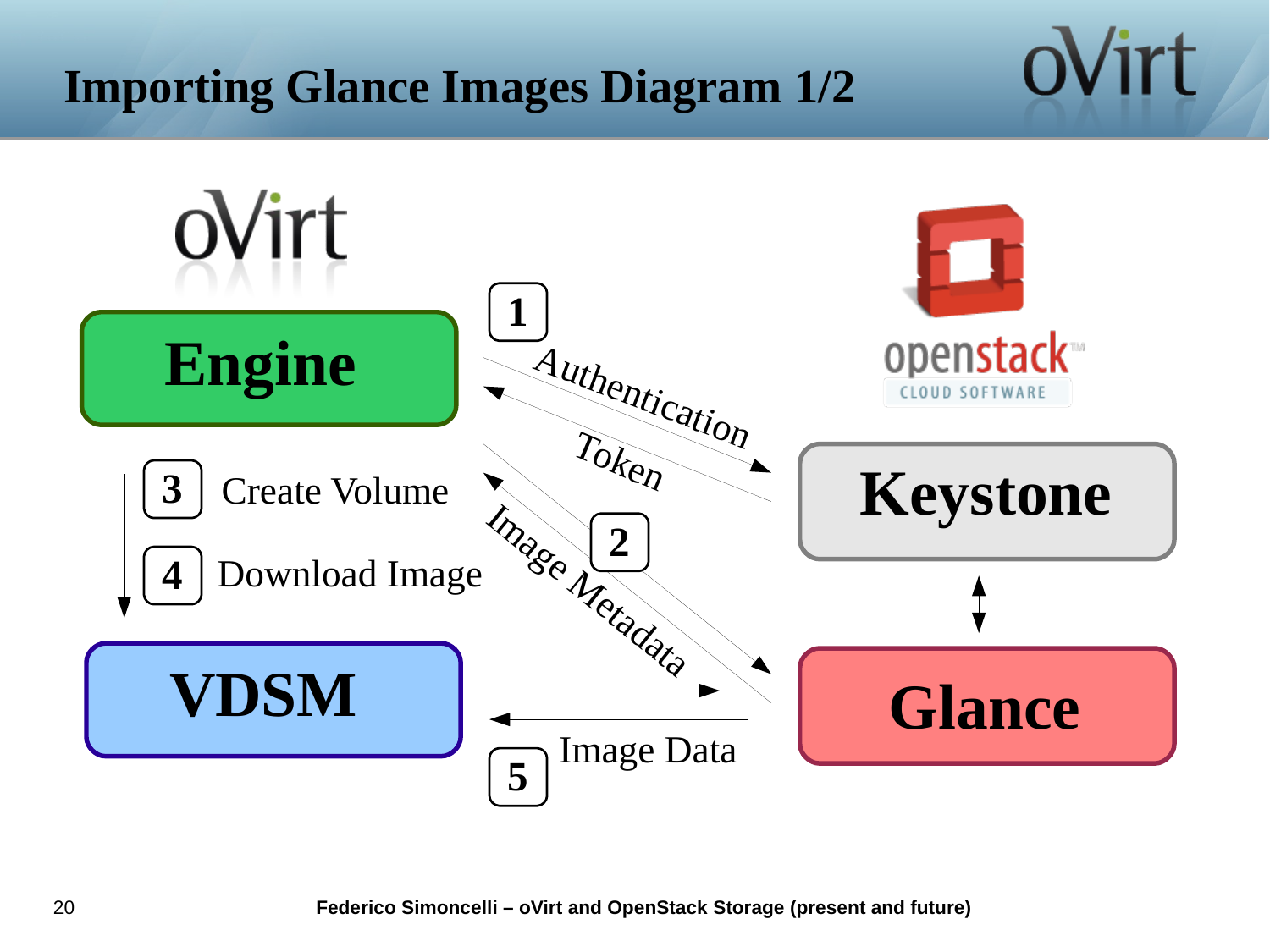# **Importing Glance Images Diagram 2/2**

- Glance Metadata doesn't provide the Image Virtual Size
- When the Image is in the qcow2 format, the virtual size is discovered by downloading the image qcow2 header (72 bytes)

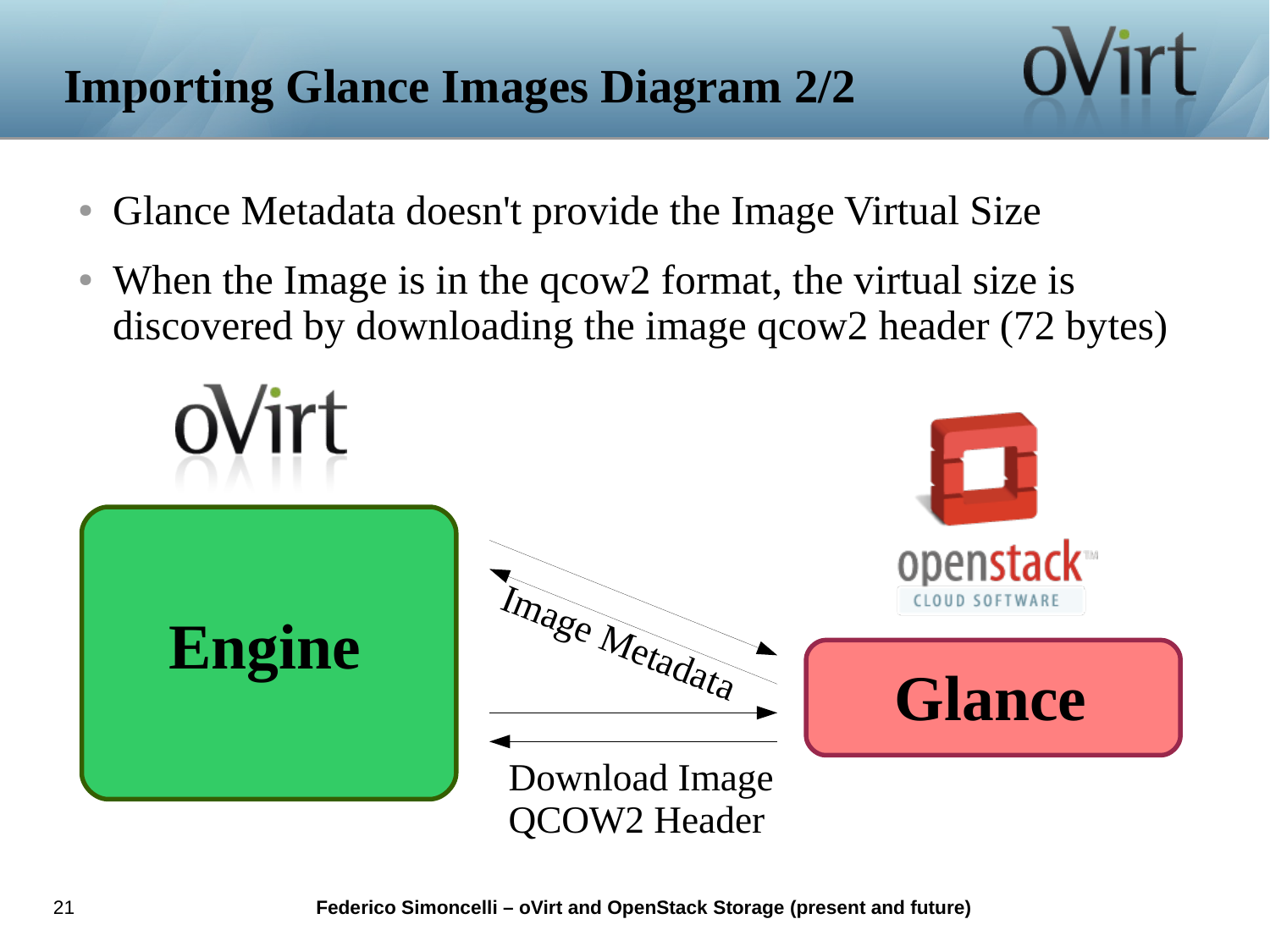# **Imported Glance Image in oVirt**

- The imported Image can be found in the "Disks" tab
- The relevant Metadata is maintained, some other parameters are set to the default (e.g. interface VirtIO) and they can be modified later
- An oVirt VM can now be instantiated with the Disk and eventually it can be transformed into a Template (automated in oVirt 3.4)

| BlockVm3-Disk2     |                                               | 502f8cb9-760a-4f3b-af37-6 |                              |   | BlockVm3                 | BlockDomain1 | 20 GB |  |  |
|--------------------|-----------------------------------------------|---------------------------|------------------------------|---|--------------------------|--------------|-------|--|--|
| BlockVm4-Disk1     |                                               |                           | c591789f-afd4-479e-88b6-1 0s | 禀 | BlockVm4<br>BlockDomain1 |              | 2 GB  |  |  |
| GlanceDisk-1477cd5 |                                               | e0e3ca0f-d998-44fa-8f70-8 |                              |   |                          | BlockDomain1 | 20 GB |  |  |
| General            | <b>Virtual Machines</b>                       | Storage                   | Permissions                  |   |                          |              |       |  |  |
|                    |                                               |                           |                              |   |                          |              |       |  |  |
| Alias:             | GlanceDisk-1477cd5                            |                           |                              |   |                          |              |       |  |  |
|                    | Description: Blank QCOW2 Image 20Gb (1477cd5) |                           |                              |   |                          |              |       |  |  |
| ID:                | e0e3ca0f-d998-44fa-8f70-876f8c73cb47          |                           |                              |   |                          |              |       |  |  |
| Alignment:         | Unknown                                       |                           |                              |   |                          |              |       |  |  |
|                    |                                               |                           |                              |   |                          |              |       |  |  |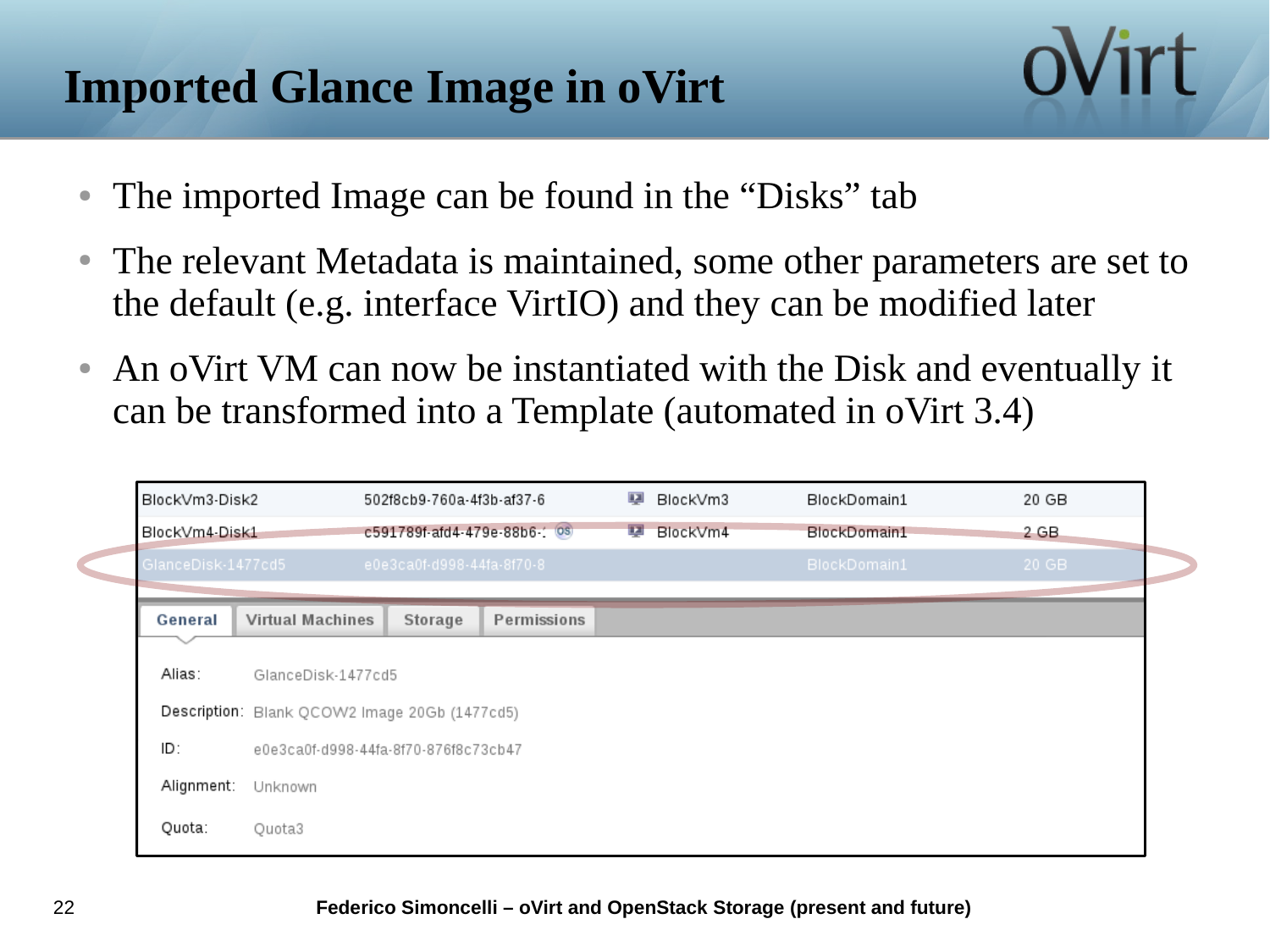# **Exporting Disks to Glance**



ovirt

• Select the destination Glance Domain in the pop-up dialog

| <b>Data Centers</b> |                                  | <b>Clusters</b>      | <b>Hosts</b>     | <b>Networks</b> | <b>Storage</b>     | <b>Disks</b> | <b>Virtual Machines</b>  | Pools                    | <b>Templates</b>         | <b>Volumes</b> | <b>Users</b>          |               |
|---------------------|----------------------------------|----------------------|------------------|-----------------|--------------------|--------------|--------------------------|--------------------------|--------------------------|----------------|-----------------------|---------------|
| Add                 | Export<br>Move<br>Remove<br>Copy |                      |                  |                 |                    |              |                          |                          |                          |                |                       |               |
| $\bigcirc$ All      | <sup>1</sup> Images              |                      | Direct LUN       |                 |                    |              |                          |                          |                          |                |                       |               |
| <b>Alias</b>        |                                  | ID                   |                  | OS              | <b>Attached To</b> |              | <b>Storage Domain(s)</b> | <b>Virtual Size</b>      | <b>Allocation Policy</b> |                | <b>Creation Date</b>  | <b>Status</b> |
| BlockDiskThin1      |                                  | $dl$ e1d67           | Export Image(s)  |                 |                    |              |                          | $(\widehat{\mathbf{x}})$ | Thin Provision           |                | 2013-Jun-11, 15:19    | OK            |
| BlockVm1-Disk1      |                                  | 0328db               | Data Center      |                 |                    |              |                          | ▼                        | Preallocated             |                | 2013-May-30, 10:49 OK |               |
| BlockVm1-Disk2      |                                  | e9536e2              | Domain Name      |                 |                    |              | GlanceDomain1            |                          | Thin Provision           |                | 2013-May-30, 11:53    | OK            |
| BlockVm1-Disk2      |                                  | ebec629              | Quota            |                 |                    |              |                          | ۷.                       | Thin Provision           |                | 2013-May-30, 10:49    | OK            |
| BlockVm2-Disk1      |                                  | aacf96a4             | <b>File Name</b> |                 | <b>Type</b>        |              | <b>Actual Size</b>       |                          | Thin Provision           |                | 2013 Jul 18, 12:31    | OK            |
| BlockVm3-Disk2      |                                  | 502f8cb9             | BlockVm1-Disk1   |                 | Disk               |              | $< 1$ GB                 |                          | Thin Provision           |                | 2013-Jul-12, 14:30    | OK            |
| BlockVm4 Disk1      |                                  | c5917891             |                  |                 |                    |              |                          |                          | Thin Provision           |                | 2013-Jul-18, 17:48    | OK            |
|                     |                                  |                      |                  |                 |                    |              |                          |                          |                          |                |                       |               |
|                     |                                  |                      |                  |                 |                    |              |                          |                          |                          |                |                       |               |
| General             |                                  | <b>Virtual Machi</b> |                  |                 |                    |              |                          |                          |                          |                |                       |               |
|                     |                                  |                      |                  |                 |                    |              |                          |                          |                          |                |                       |               |
| Alias:              |                                  | BlockVm1-Di          |                  |                 |                    |              |                          |                          |                          |                |                       |               |
| Description:        |                                  |                      |                  |                 |                    |              |                          |                          |                          |                |                       |               |
| ID:                 |                                  | 0328db58-236         |                  |                 |                    |              |                          | ρĸ<br>Cancel             |                          |                |                       |               |
| Alignment:          |                                  | Unknown              |                  |                 |                    |              |                          |                          |                          |                |                       |               |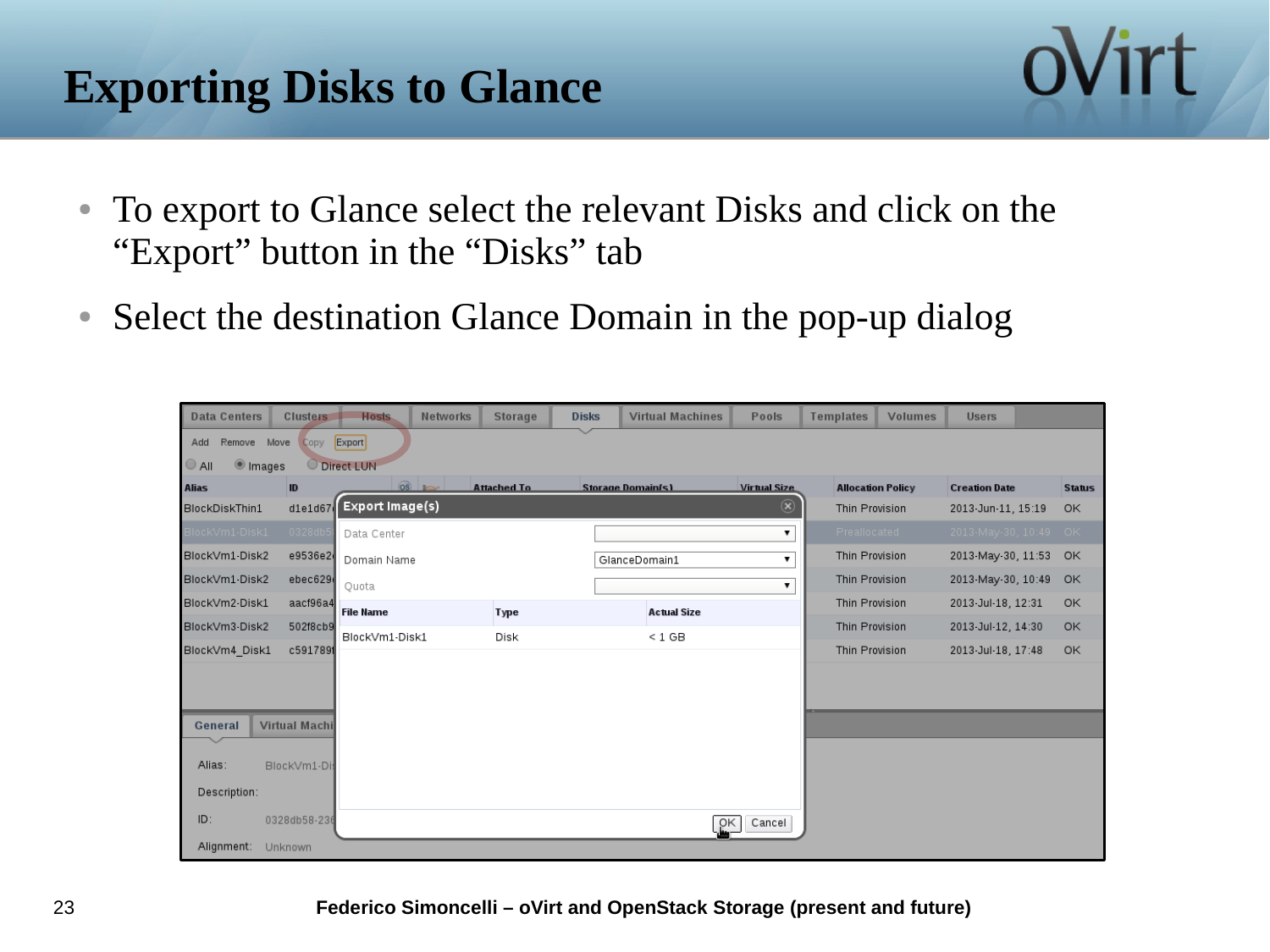# **Exporting Glance Images Diagram**

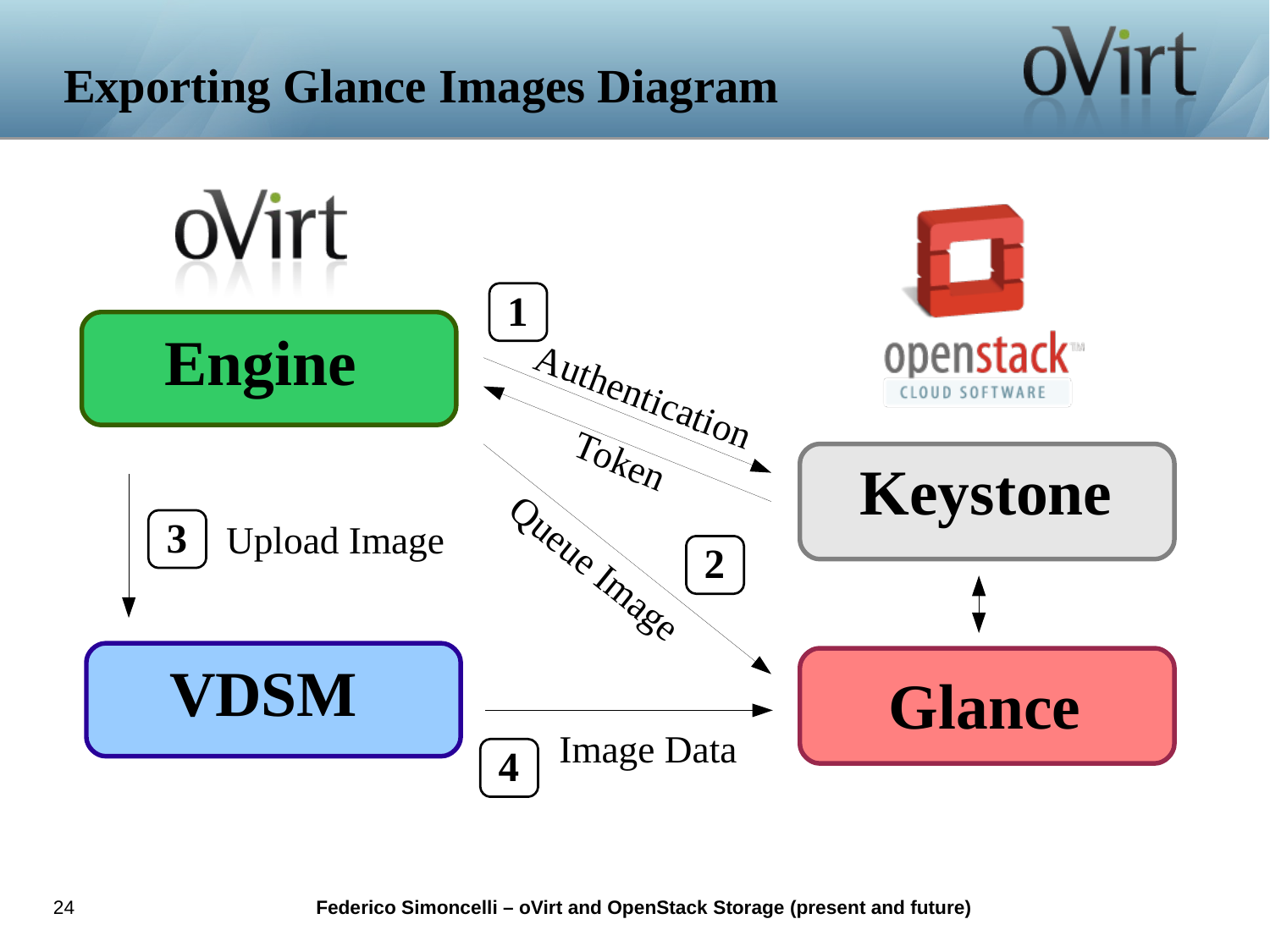# **Exported oVirt Disk in Glance**

| # glance image-list                                                                                                                                     |                                                                                                                                                                                                                                                                                         |       |              |                     |                  |
|---------------------------------------------------------------------------------------------------------------------------------------------------------|-----------------------------------------------------------------------------------------------------------------------------------------------------------------------------------------------------------------------------------------------------------------------------------------|-------|--------------|---------------------|------------------|
| ID                                                                                                                                                      | <b>Name</b>                                                                                                                                                                                                                                                                             |       |              | Container   Size    | <b>Status</b>    |
| 7fdbd255                                                                                                                                                | 1477cd5a   Blank QCOW2 Image 20Gb   qcow2  <br><b>BlockDiskThin1</b>                                                                                                                                                                                                                    | qcow2 | bare<br>bare | 262144<br>134217728 | active<br>active |
|                                                                                                                                                         | # glance image-show 7fdbd255-4851-495e-8af2-300f9967c6b5                                                                                                                                                                                                                                |       |              |                     |                  |
| Property                                                                                                                                                |                                                                                                                                                                                                                                                                                         |       |              |                     |                  |
| checksum<br>container_format  <br>created_at<br>deleted<br>disk_format<br>id<br>is_public<br>name<br>owner<br>protected<br>size<br>status<br>updated_at | 089092ee15690fe33ec12d426ac50e70<br>bare<br>2013-07-24T16:41:11<br><b>False</b><br>qcow <sub>2</sub><br>7fdbd255-4851-495e-8af2-300f9967c6b5<br><b>False</b><br><b>BlockDiskThin1</b><br>5b7d836142f9444a9e2bd3494669c831<br><b>False</b><br>134217728<br>active<br>2013-07-24T17:07:15 |       |              |                     |                  |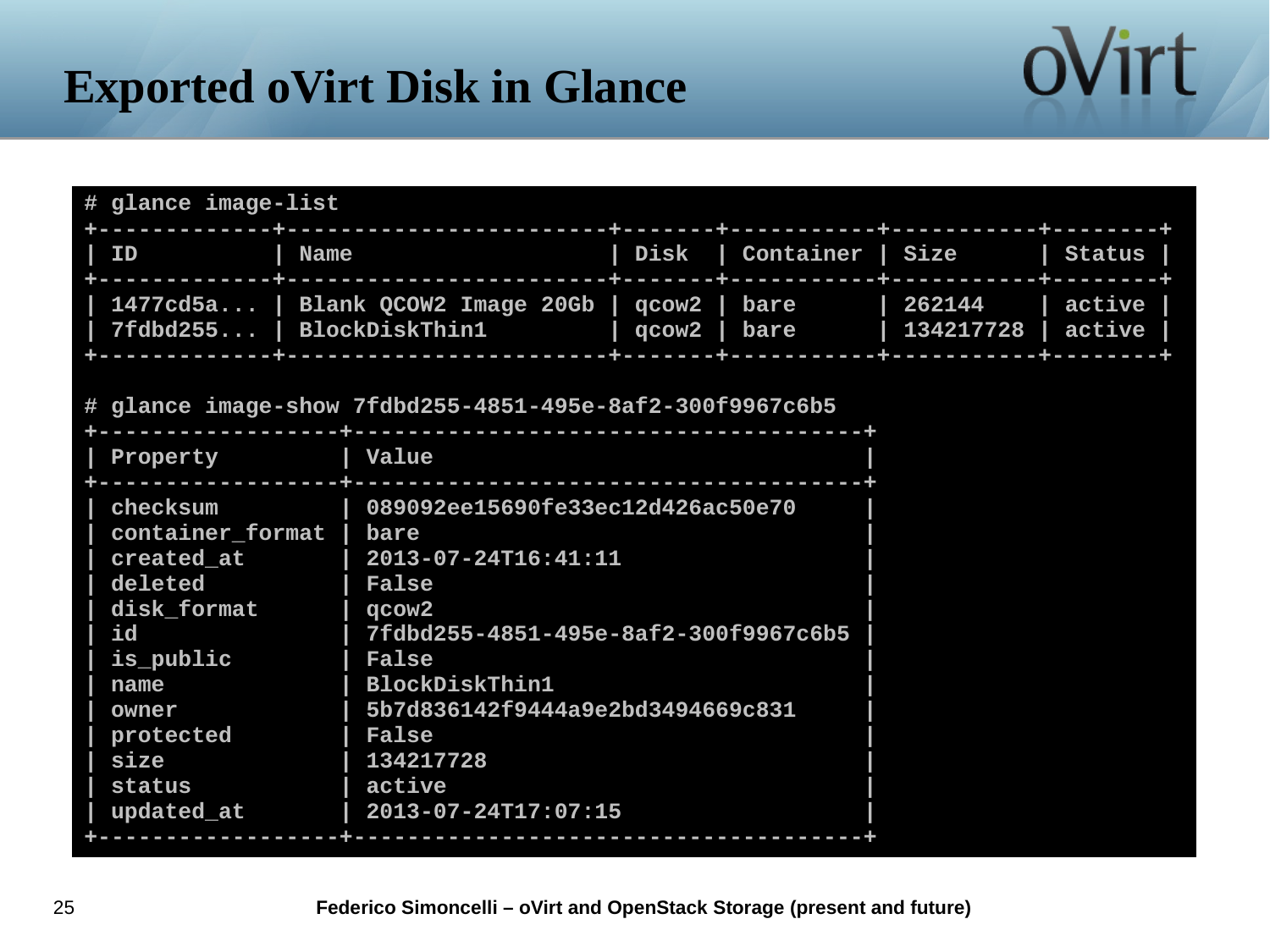• New API to download and upload images using predefined methods

**downloadImage(methodArgs, spUUID, sdUUID, imgUUID, volUUID=None)**

**uploadImage(methodArgs, spUUID, sdUUID, imgUUID, volUUID=None)**

● HTTP method implemented and fully compatible with Glance

```
methodArgs = {
     'method': 'http',
     'url': 'http://source-or-destination/path/to/image',
     'headers': {'X-My-Header', 'MyHeaderValue'},
}
```
• X-Auth-Token provided by Keystone is passed as one of the headers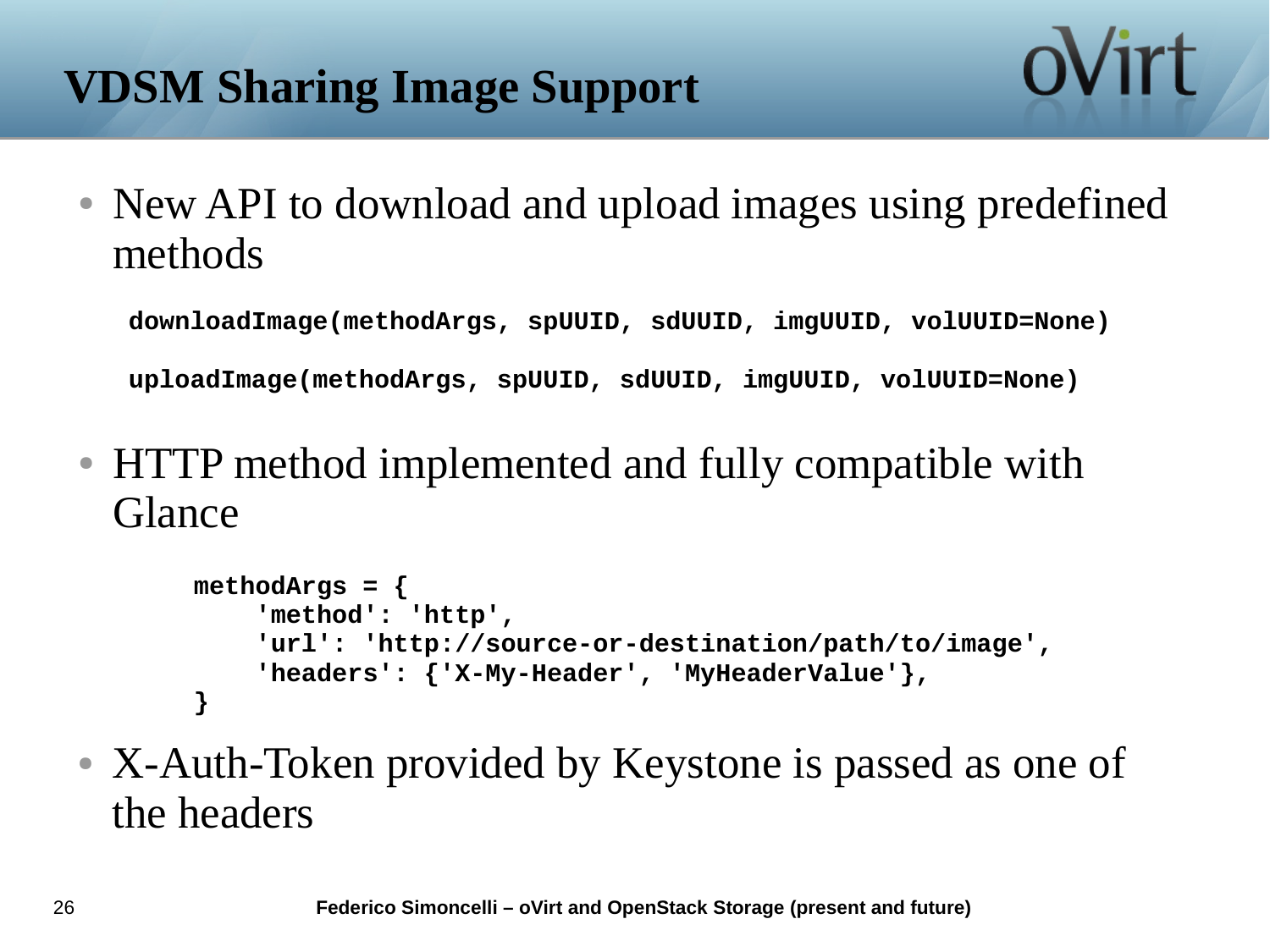# **VDSM Client Download Examples**

• VDSM gained support for Glance:

```
$ vdsClient 0 downloadImage http '{
 "method": "http",
"url": "http://glance:9292/v1/images/320897a4-6924-4b31-a256-f51c97d15d95",
"headers": {
    "X-Auth-Token": "1ad97ccf22aa47a89e082b6491fb4b70",
}}' \
0b11dedd-6134-4775-8ccb-6a935d16320c d26915e8-9049-43a3-ba74-e403730875dc \
11400413-b99f-4eae-a0dd-24bd347bac18 16e71d6c-bf73-4e0f-a49d-8df45967d28c
```
oVirt

• And for all other HTTP servers as well:

```
$ vdsClient 0 downloadImage http '{
 "method": "http",
 "url": "http://download.fedoraproject.org/.../Fedora-x86_64-19-sda.qcow2",
}' \
0b11dedd-6134-4775-8ccb-6a935d16320c d26915e8-9049-43a3-ba74-e403730875dc \
11400413-b99f-4eae-a0dd-24bd347bac18 16e71d6c-bf73-4e0f-a49d-8df45967d28c
```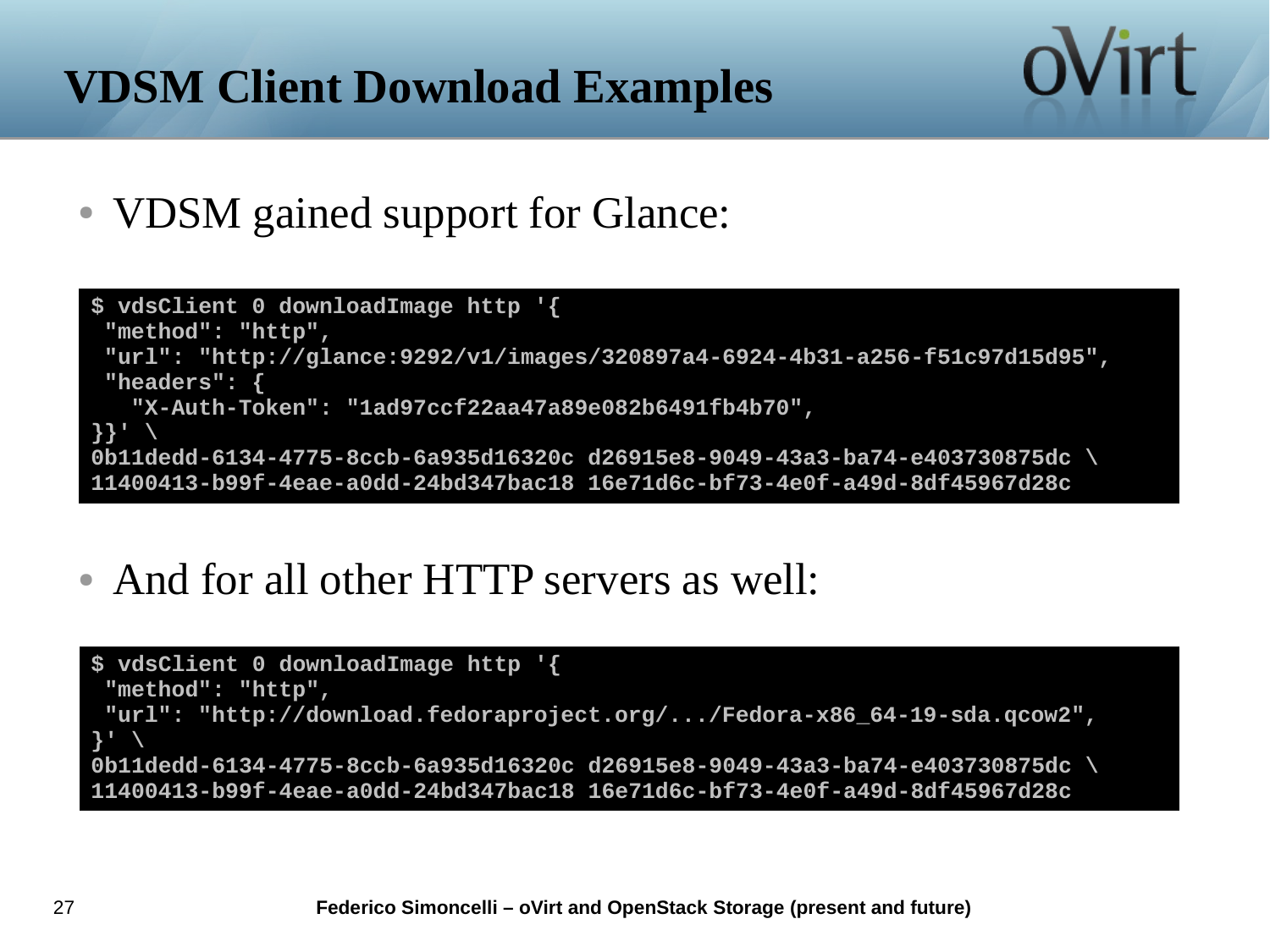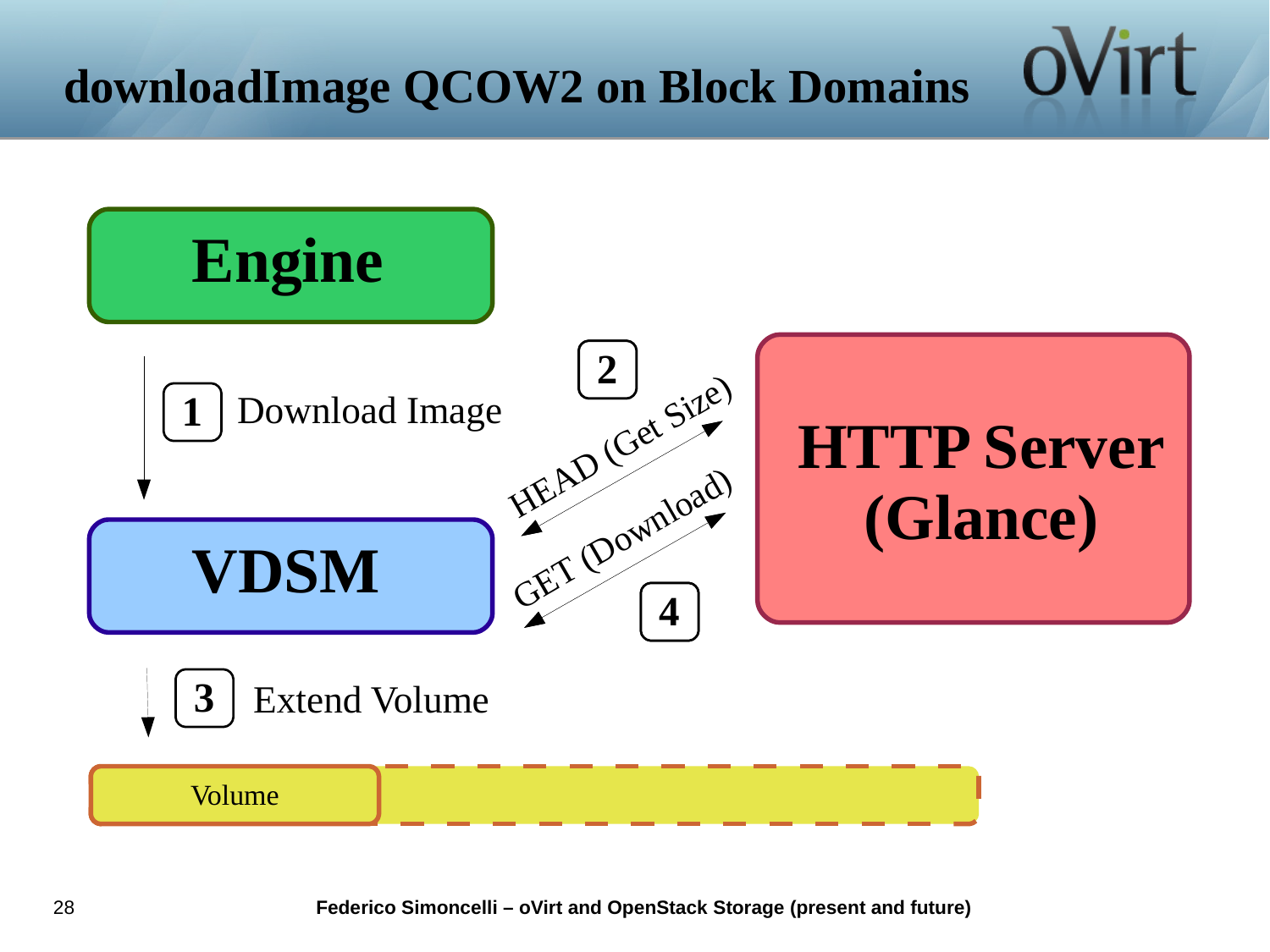- It's not currently possible to export images with multiple volumes:
	- Disks cannot have snapshots
	- Disks cannot be Thin-Provisioned on a Template
- There is no live VM disk export, VM should be down (but uploading Templates is always possible)
- No sparseness support (on file domains) for the raw format, imported images are always preallocated
- No resume option for partially downloaded images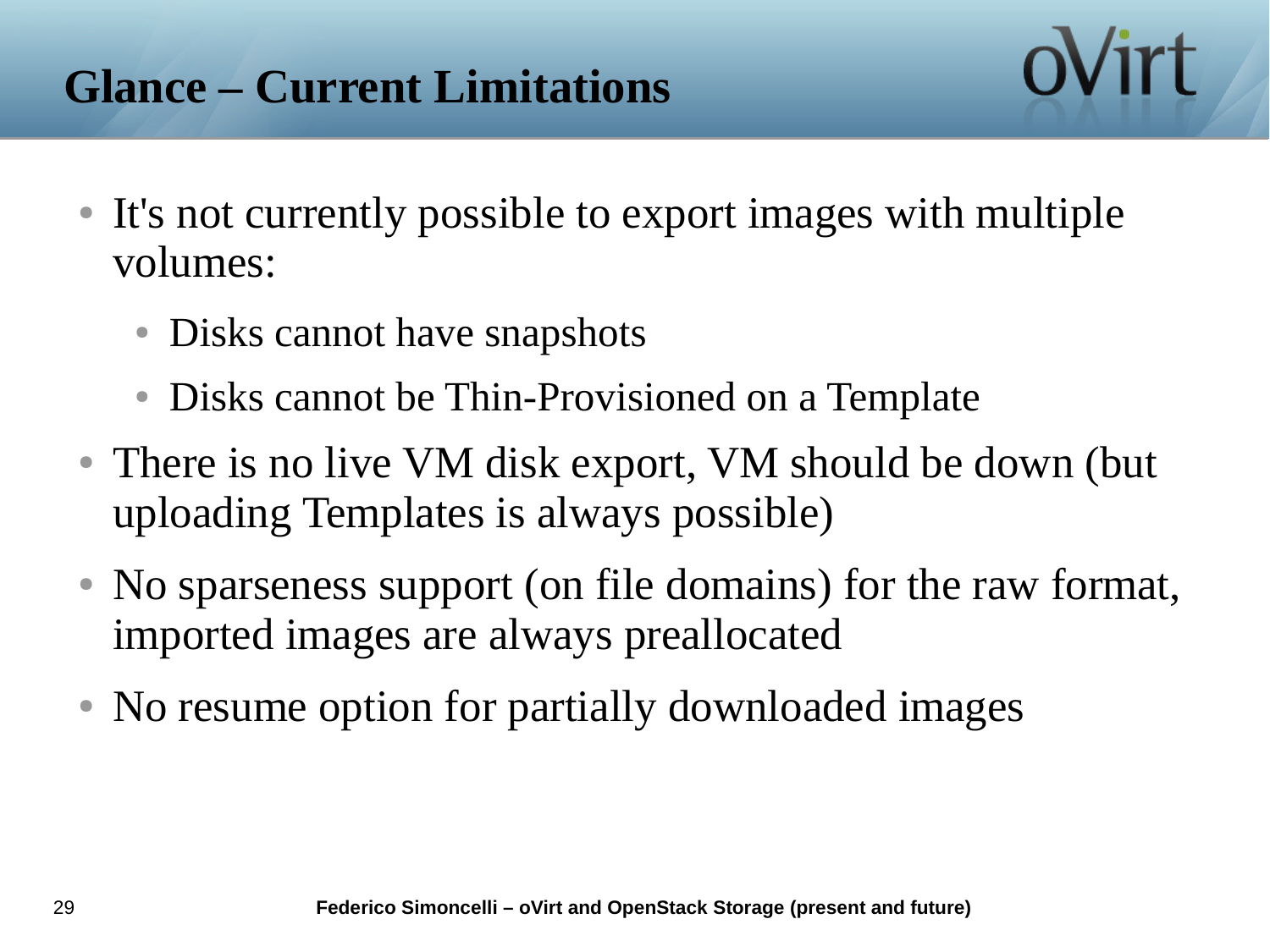- **oVirt-Engine**: additional simple operations (e.g. Delete Image)
- **VDSM**: volume chain online squash (to support disks with snapshots)
- **VDSM/Glance**: upload Image compression (and sparseness)
- **oVirt-Engine**: integrated upload and download via WebAdmin and UserPortal
- **oVirt-Engine/VDSM**: Store ISO images in Glance and use them natively in the oVirt VMs
- **oVirt-Engine/VDSM/OpenStack**: Import and Export full VMs and Templates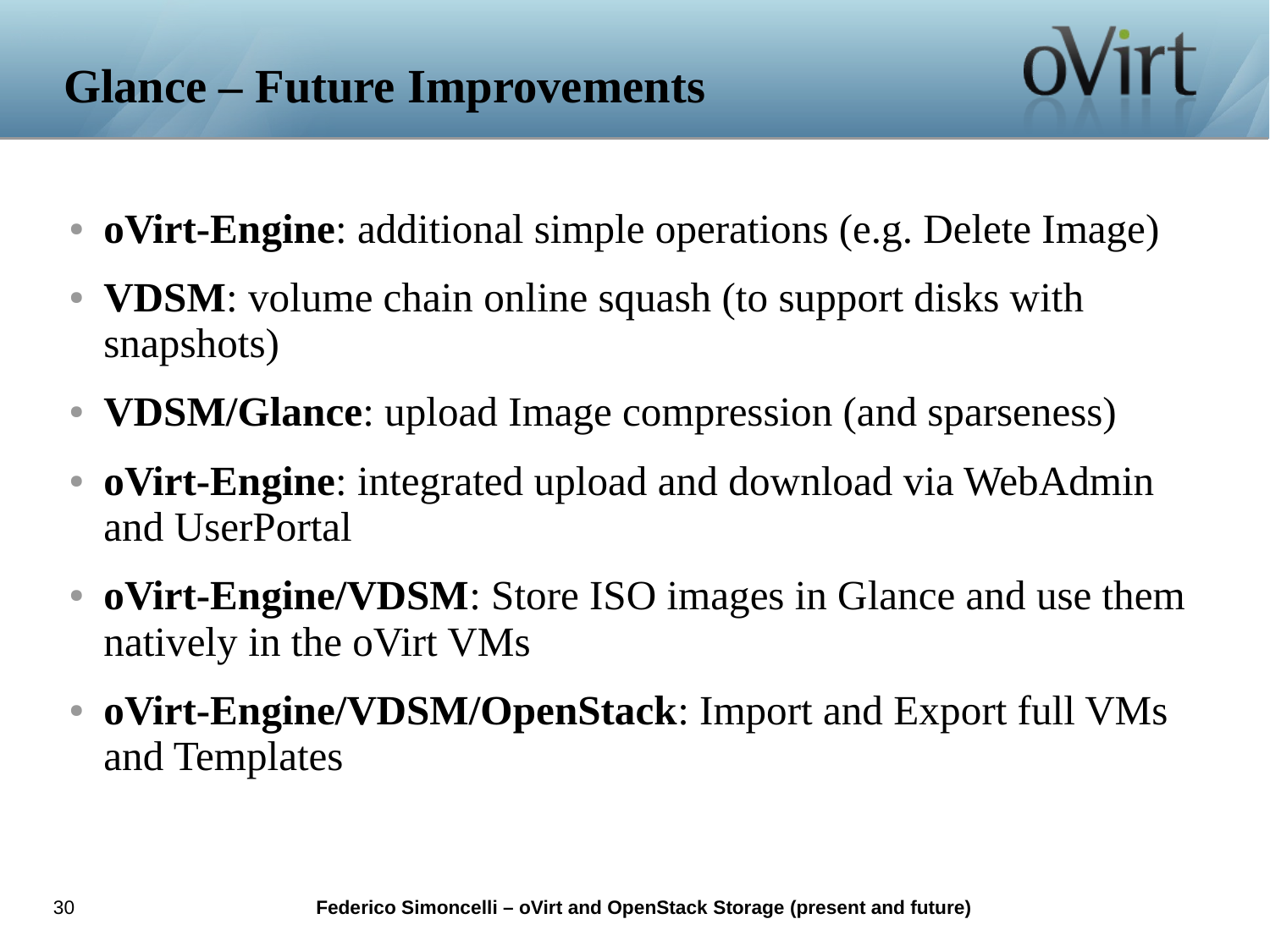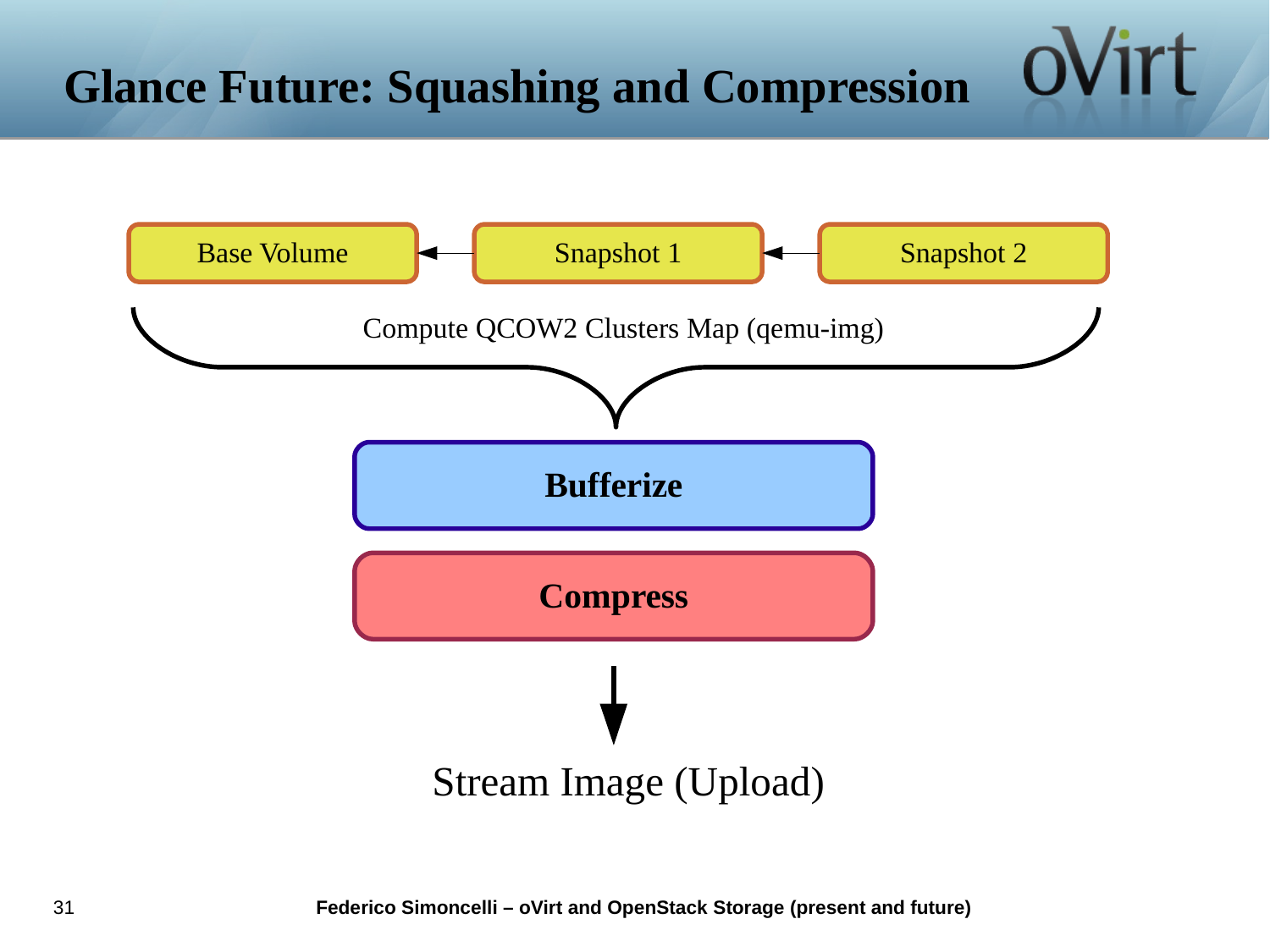- oVirt 3.4 introduced a large refactoring for Authentication and Directory services
	- Authentication confirms the identity of a User
	- Directory Services provide a set of information about Users
- Authentication and Directory services are mix-and-match (e.g. Kerberos Authentication with LDAP Directory Service)
- A Keystone Authentication backend has been sketched to verify the new Authentication/Directory implementation (anyone from the community is welcome to pick up this work and complete it)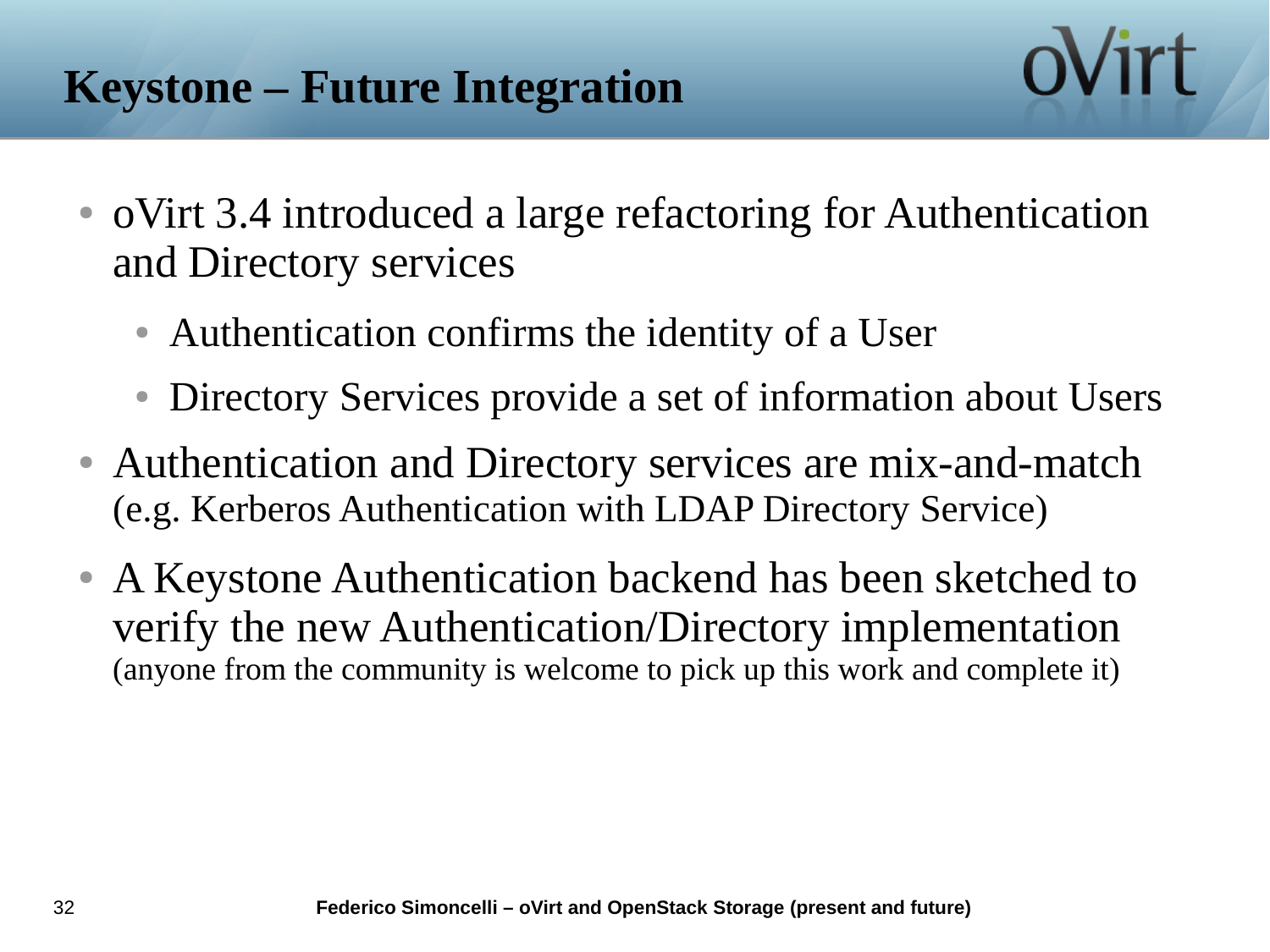#### **Keystone – Interesting Use Cases for oVirt**

- Consolidate Authentication in Keystone (oVirt and OpenStack data centers)
- Associate Keystone Users (and Tenants) to oVirt entities and assign specific Permissions and Roles
- Reuse the oVirt Keystone Identities when interfacing with other OpenStack services (glance, neutron, cinder, etc.)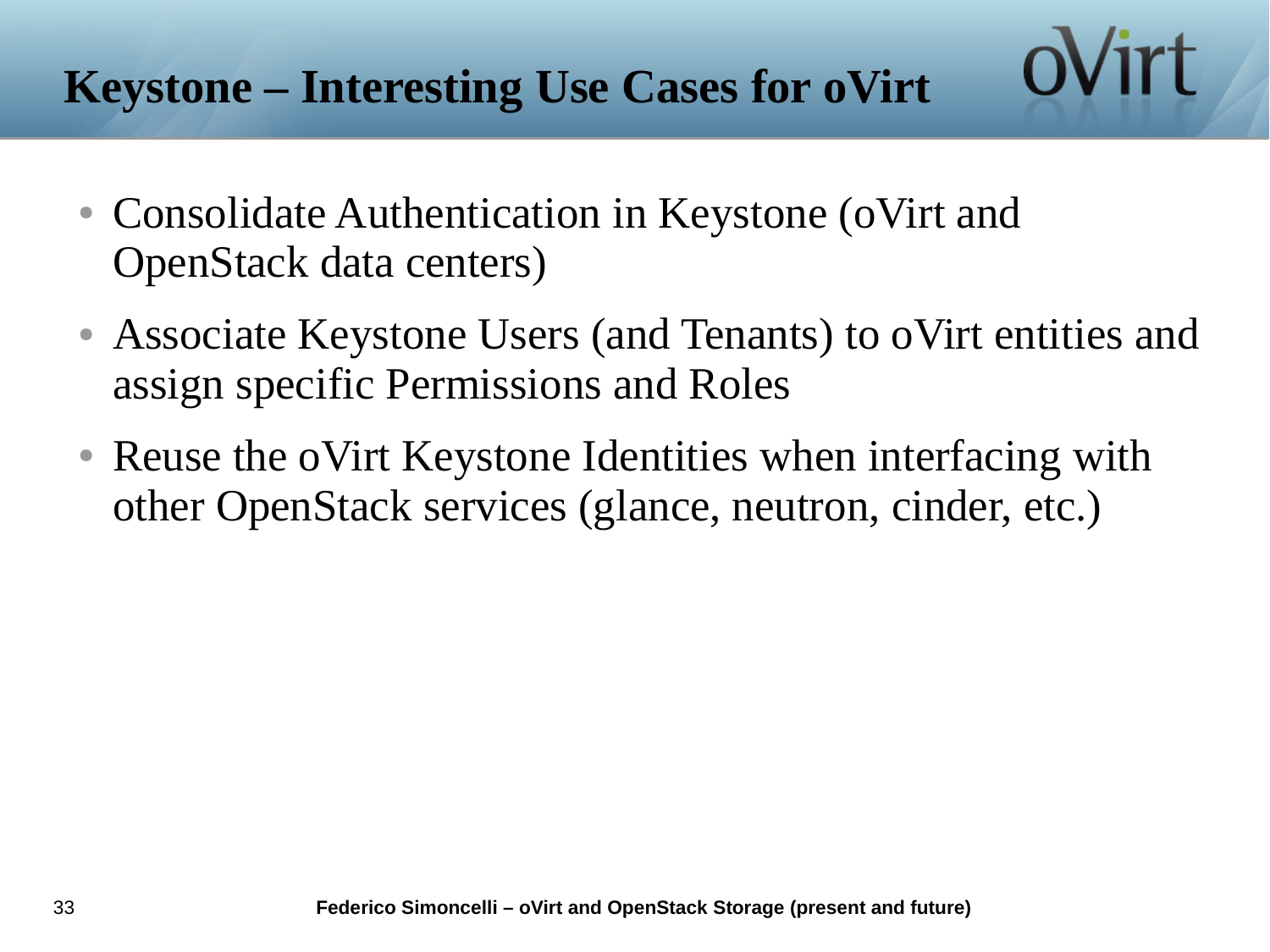# **oVirt Authentication using Keystone**



ovirt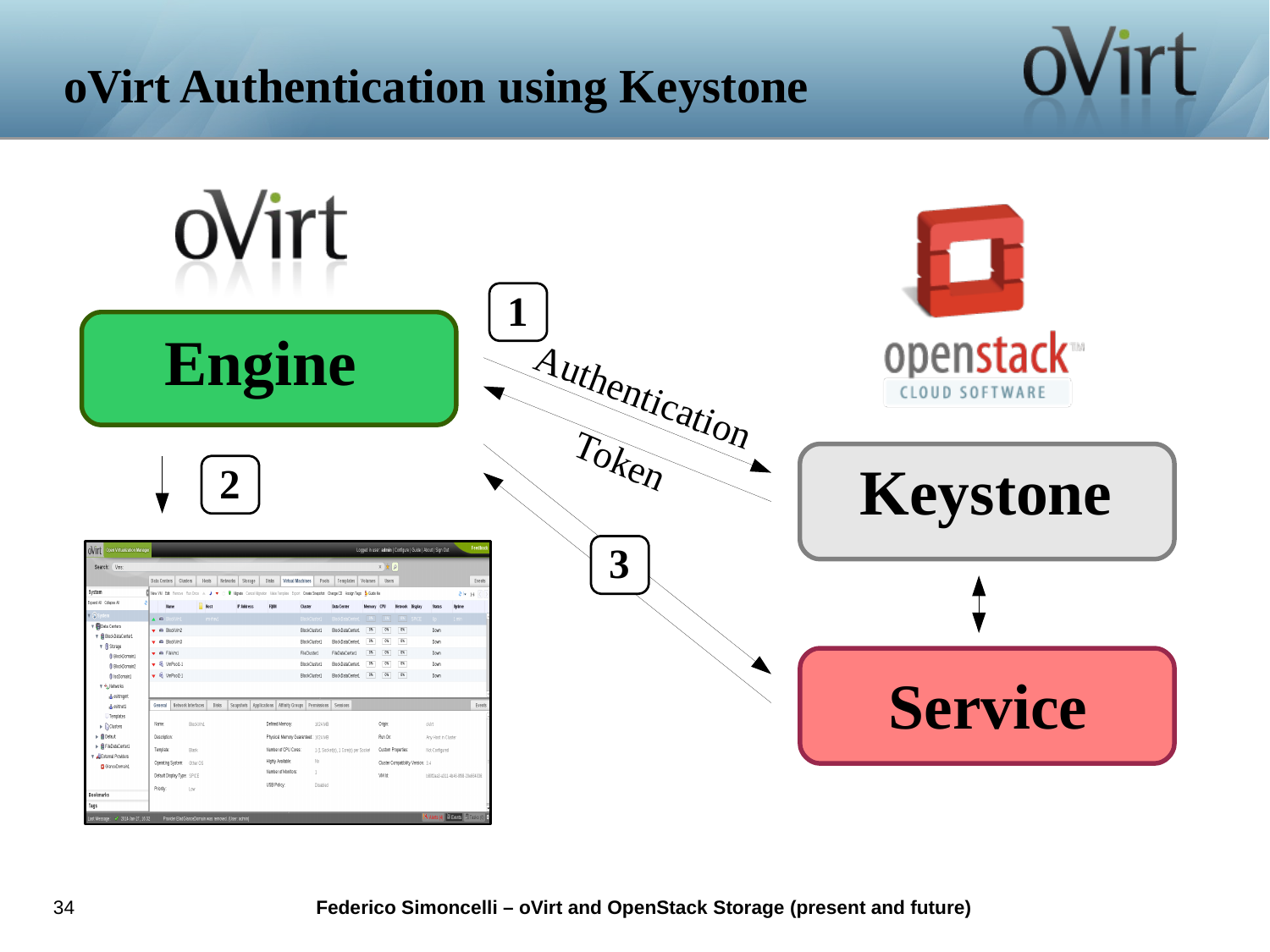- Provides an infrastructure for managing volumes in OpenStack (since the Folsom)
- Volumes are persistent R/W block storage devices most commonly attached to the Compute Node through iSCSI
- Volumes have a lifecycle independent of VM instances
- Supports Snapshots (a read-only point in time copy of a volume)
- Snapshots can be used to create new volumes (and Glance images)
- Backups are archived in OpenStack Object Storage (Swift)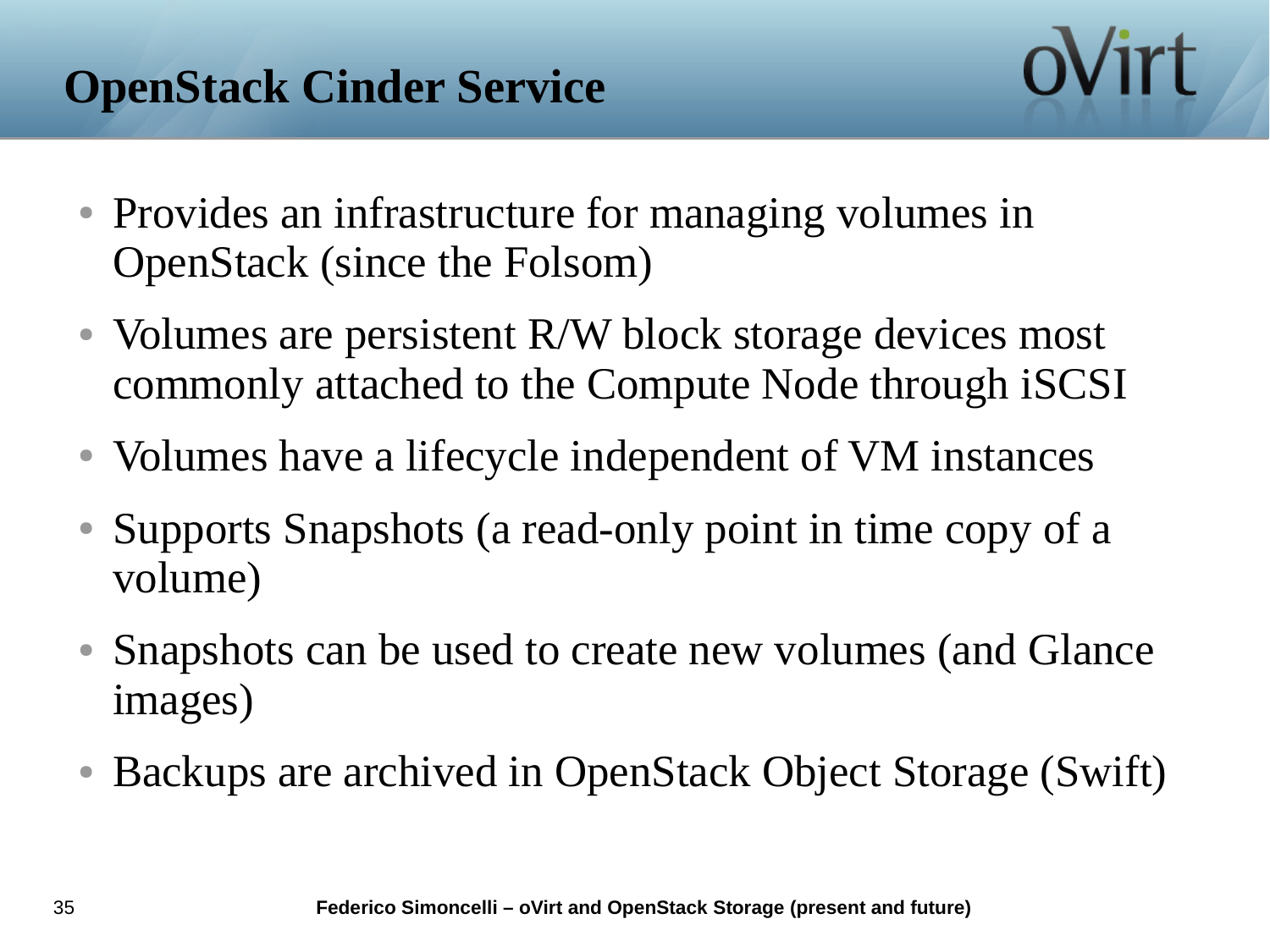# **Cinder – Interesting Use Cases for oVirt**

- Import and Export oVirt Images from and to Cinder
- Share Cinder Volumes for interoperability with OpenStack
- Leverage the Cinder Volume drivers for the supported storage appliances (IBM, NetApp, Dell, EMC)
- Gain storage offloading capabilities (Cinder Volumes)
- Unify snapshots and backup strategies in your data centers (oVirt/OpenStack)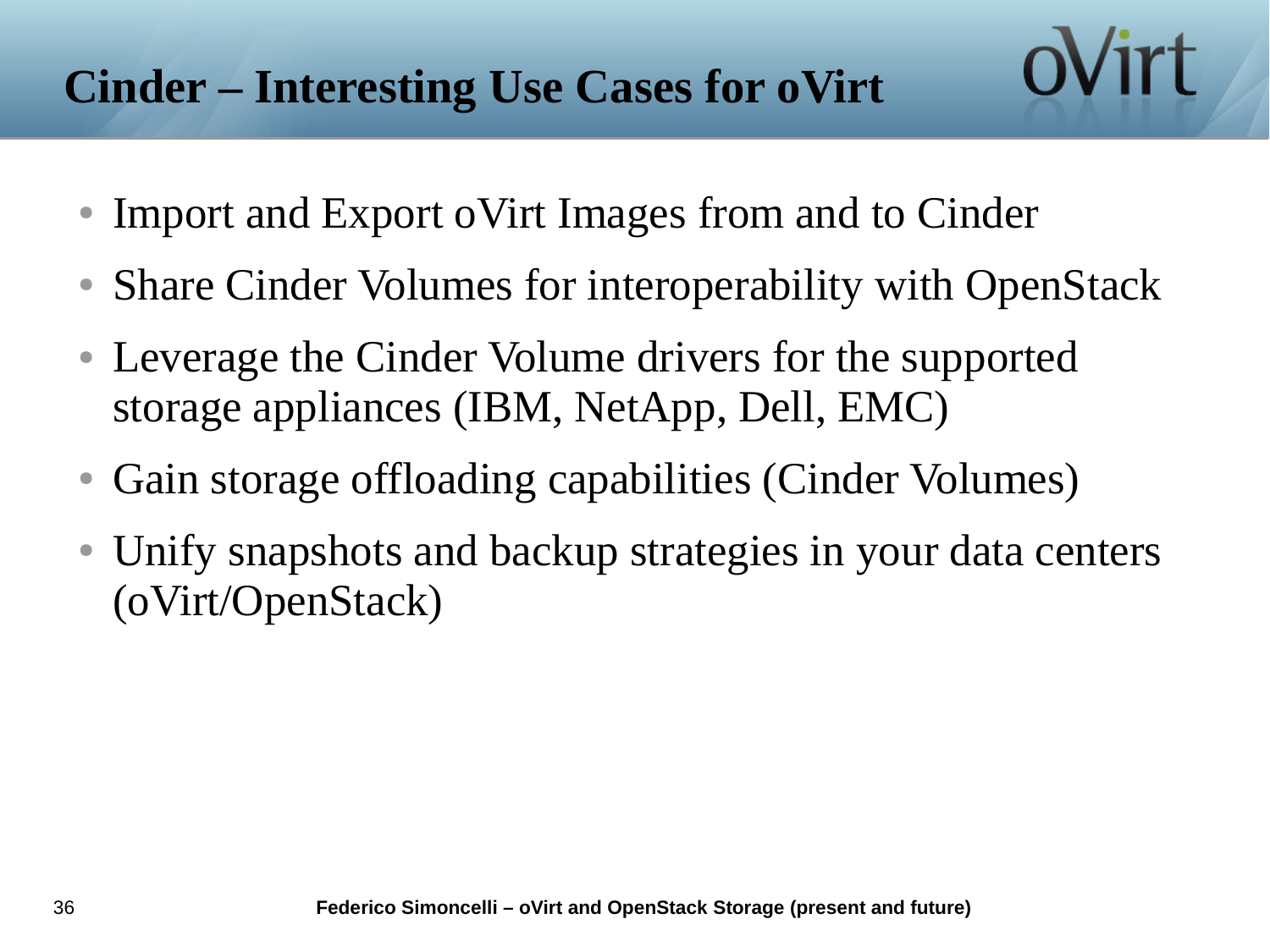#### **Managing Cinder Volumes**



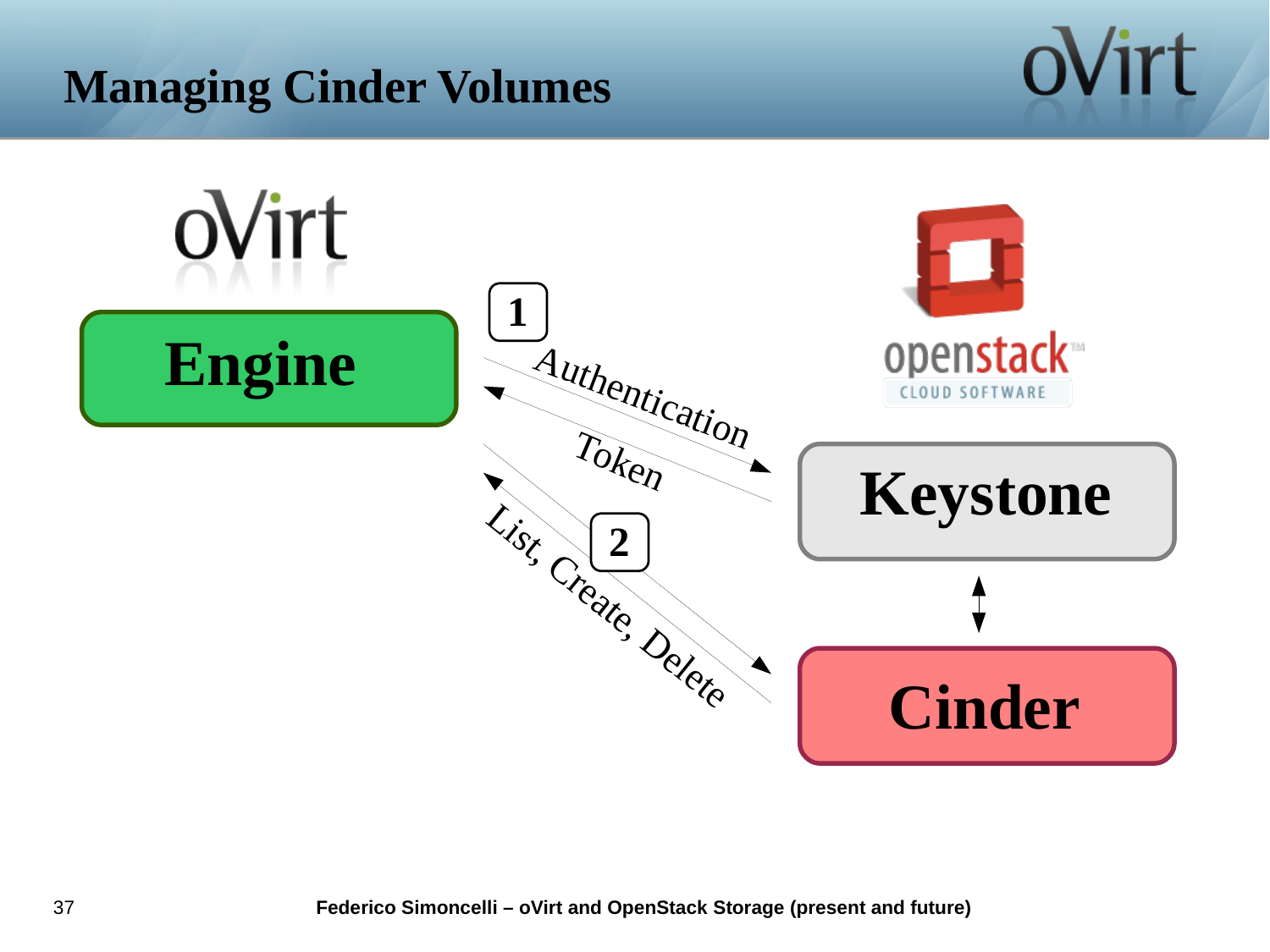# **Using Cinder Volumes**

ovirt